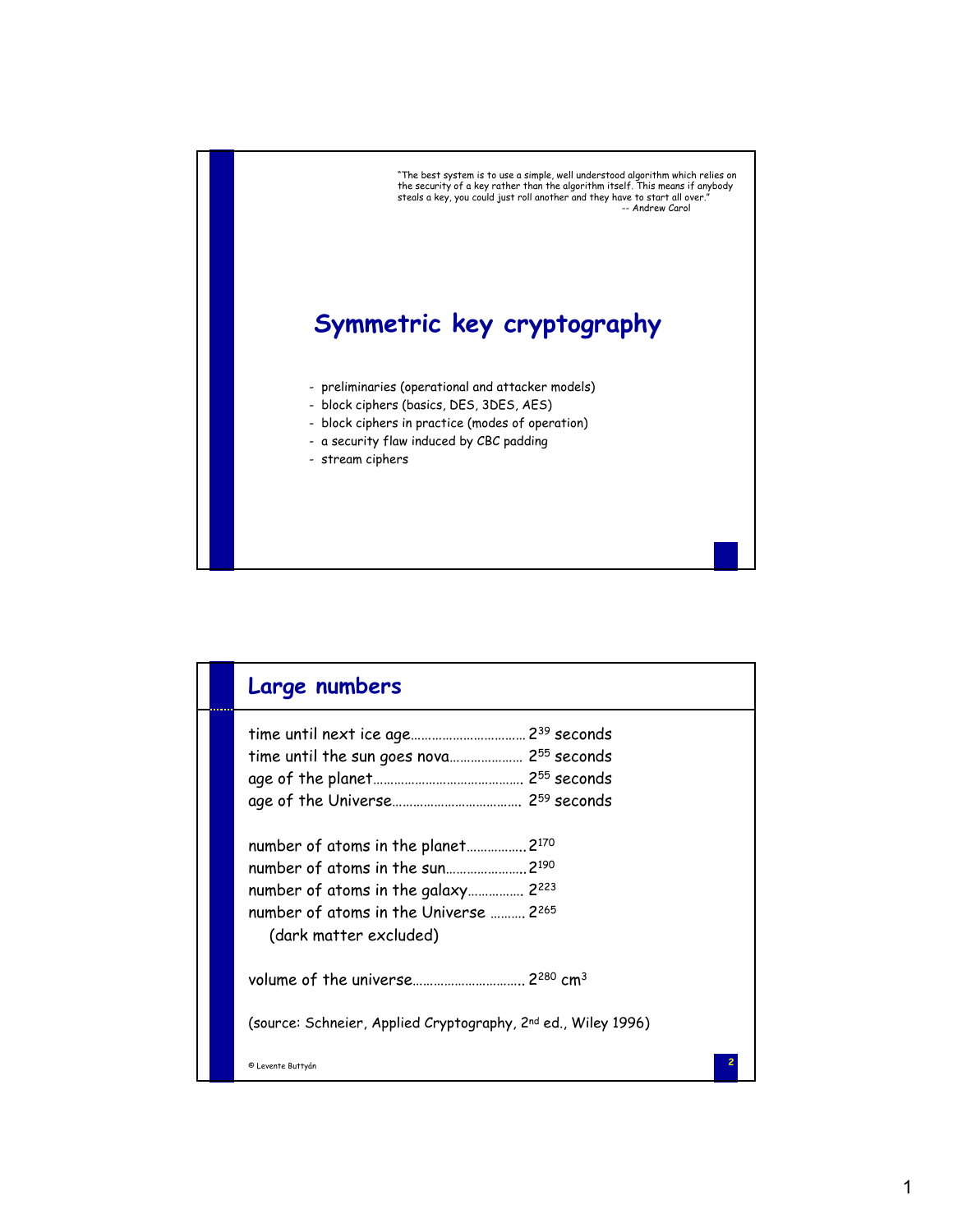

|                | <b>Attack models</b>                                                                                                                                                                                                                                                                                                                                                                                  |
|----------------|-------------------------------------------------------------------------------------------------------------------------------------------------------------------------------------------------------------------------------------------------------------------------------------------------------------------------------------------------------------------------------------------------------|
|                | ciphertext-only<br>only data transmitted over the ciphertext channel is available to the<br>attacker<br>known-plaintext<br>- plaintext-ciphertext pairs are available to the attacker<br>chosen-plaintext<br>- ciphertexts are available corresponding to plaintexts of the attacker's<br>choice<br>- adaptive: choice of plaintexts may depend on previously obtained plaintext-<br>ciphertext pairs |
| in general     | chosen-ciphertext<br>plaintext-ciphertext pairs are available for some number of ciphertexts of<br>the attacker's choice<br>adaptive: choice of ciphertexts may depend on previously obtained<br>plaintext-ciphertext pairs<br>related-key attack                                                                                                                                                     |
| <b>Ciphers</b> | attacker has access to the encryption of plaintexts under both the<br>unknown key and keys known to have certain relationship with the unknown<br>key<br>© Levente Buttyán                                                                                                                                                                                                                            |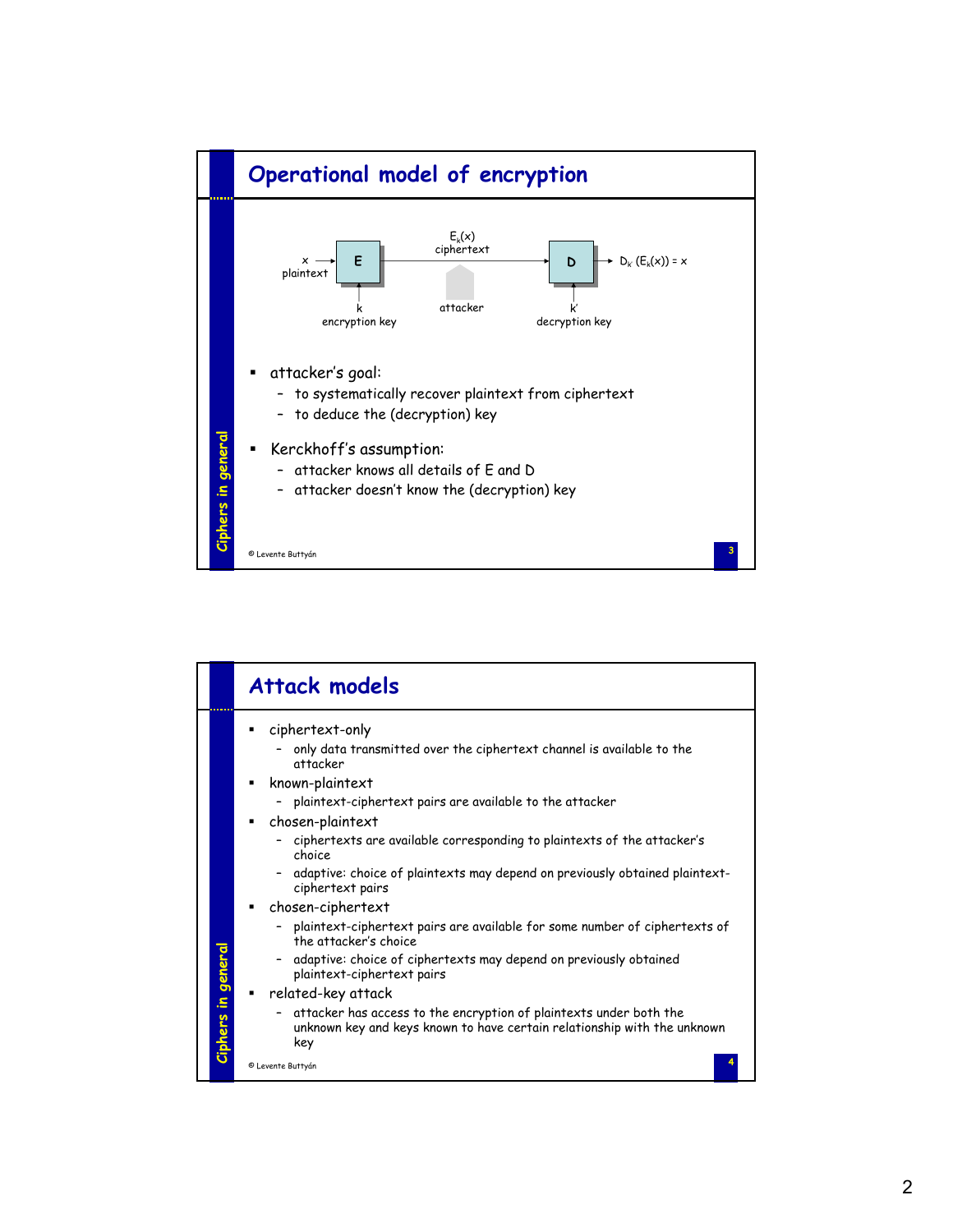

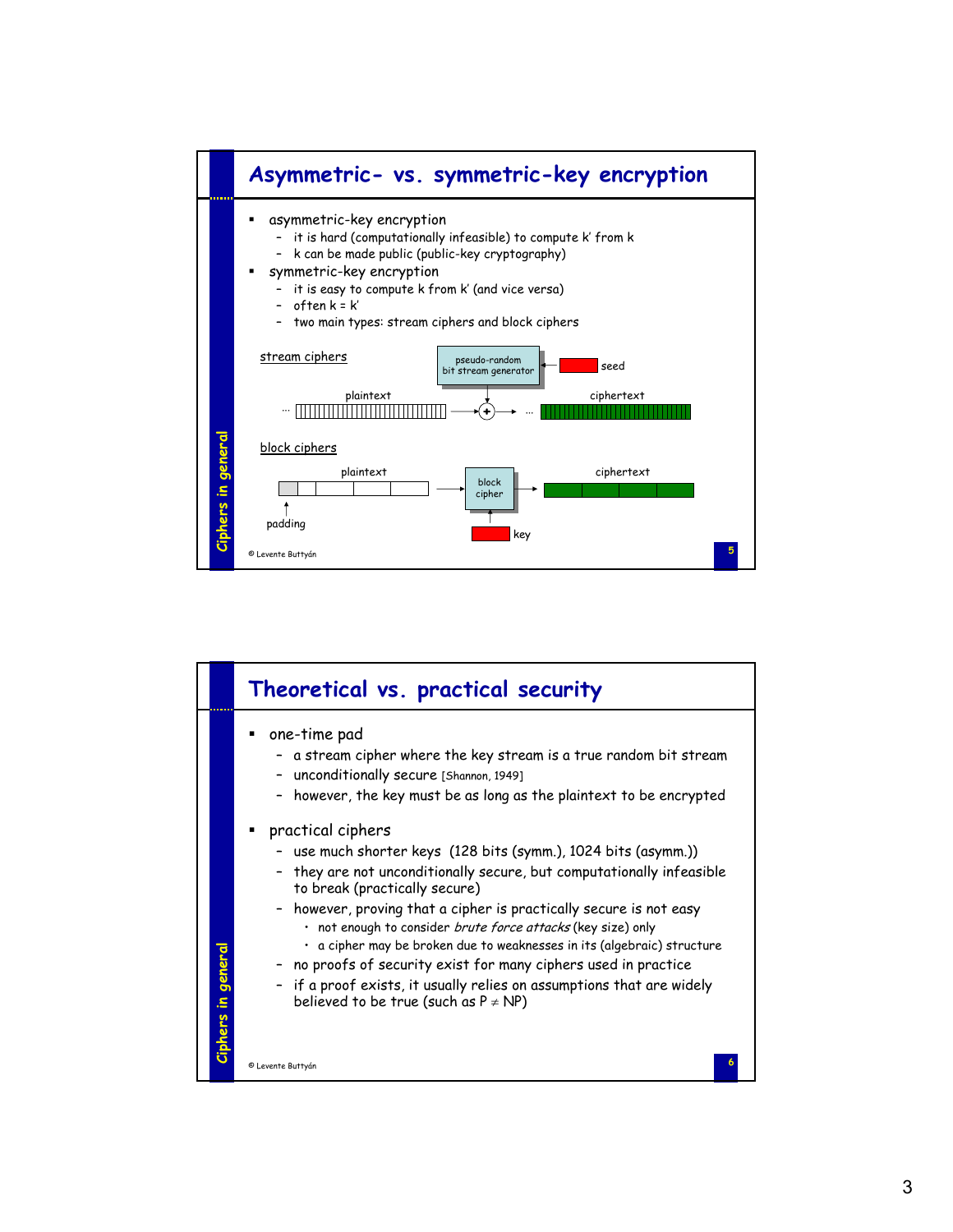

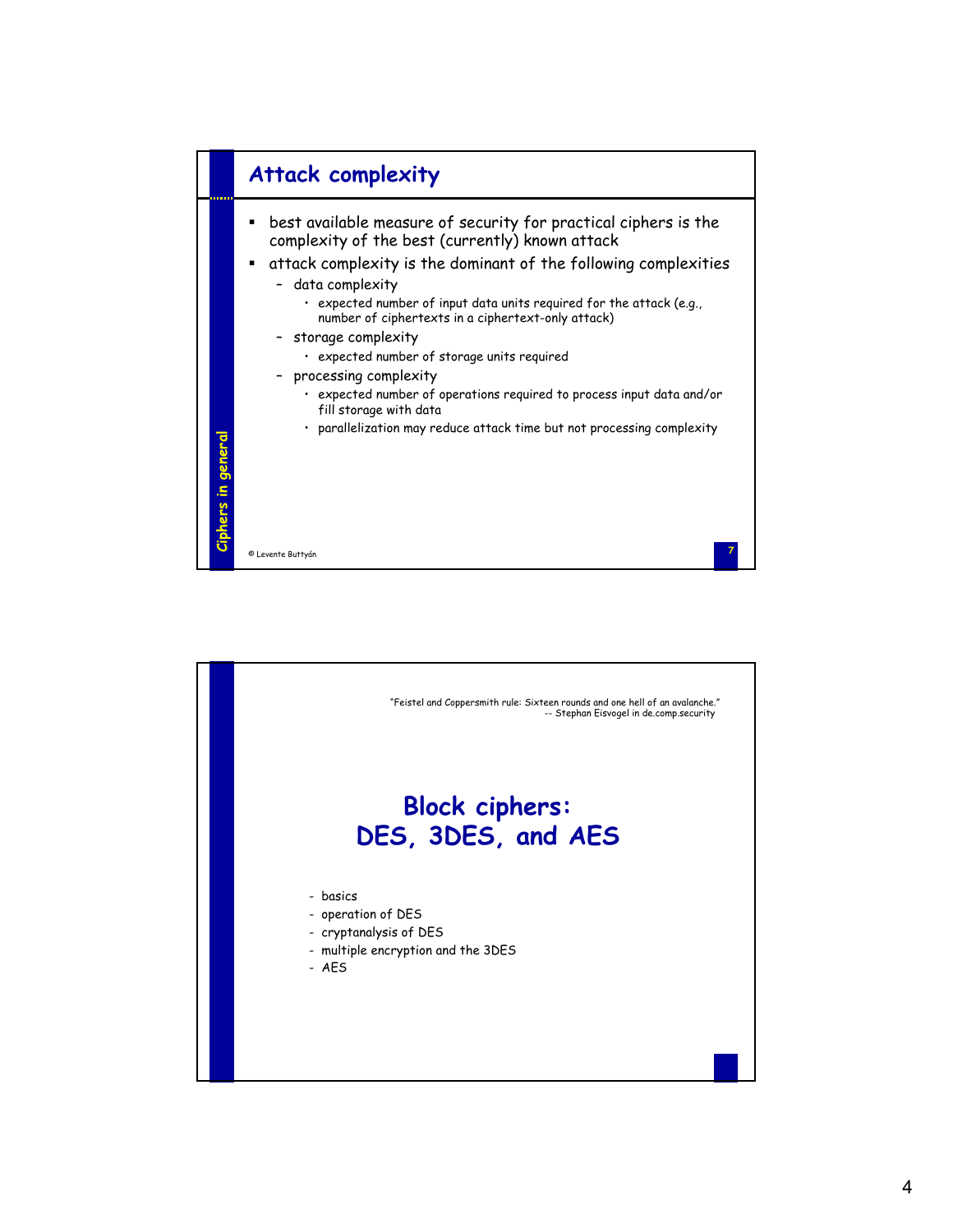

|                            | Trade-offs in block size                                                                                                                                                                                                                                                                                                                                                                                                                                                                                                                                                                            |
|----------------------------|-----------------------------------------------------------------------------------------------------------------------------------------------------------------------------------------------------------------------------------------------------------------------------------------------------------------------------------------------------------------------------------------------------------------------------------------------------------------------------------------------------------------------------------------------------------------------------------------------------|
|                            | attacks based on small block size<br>- text dictionary attack<br>· plaintext-ciphertext pairs become known for a fixed key<br>$\cdot$ the "larger" the dictionary the greater the chance of locating a<br>random ciphertext in it<br>$\cdot$ if n is small, then it is feasible to build "large" dictionaries<br>- matching ciphertext attacks<br>$\cdot$ if a dictionary of size about 2 <sup>n/2</sup> have been created, and about 2 <sup>n/2</sup><br>ciphertexts are subsequently given, then one expects to locate a<br>ciphertext in the dictionary with high probability (birthday paradox) |
| <b>Block cipher basics</b> | $\rightarrow$ larger block size is more secure<br>disadvantages of large block size<br>more costly to implement (in terms of gates or low level<br>instructions)                                                                                                                                                                                                                                                                                                                                                                                                                                    |
|                            | 10<br>© Levente Buttyán                                                                                                                                                                                                                                                                                                                                                                                                                                                                                                                                                                             |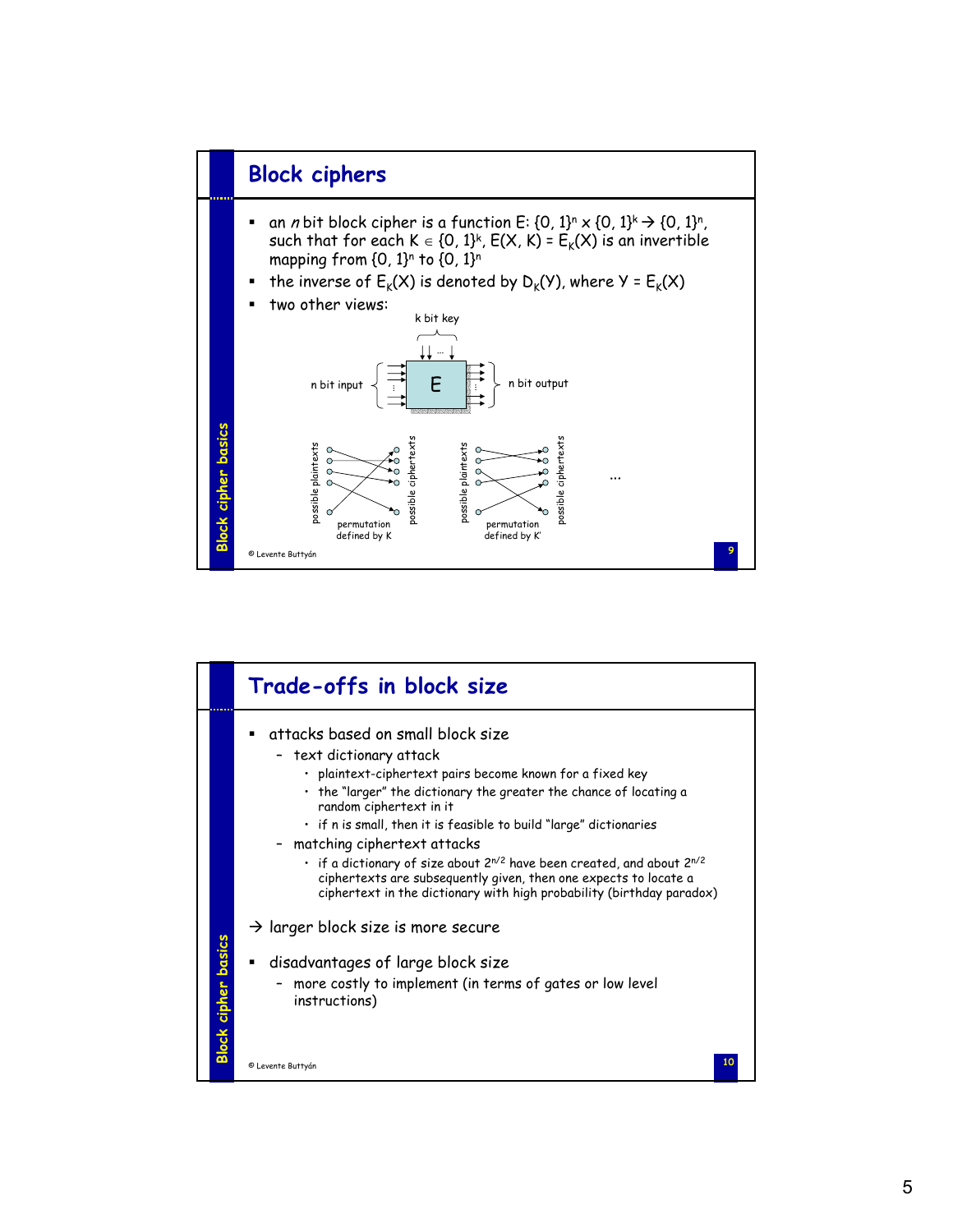

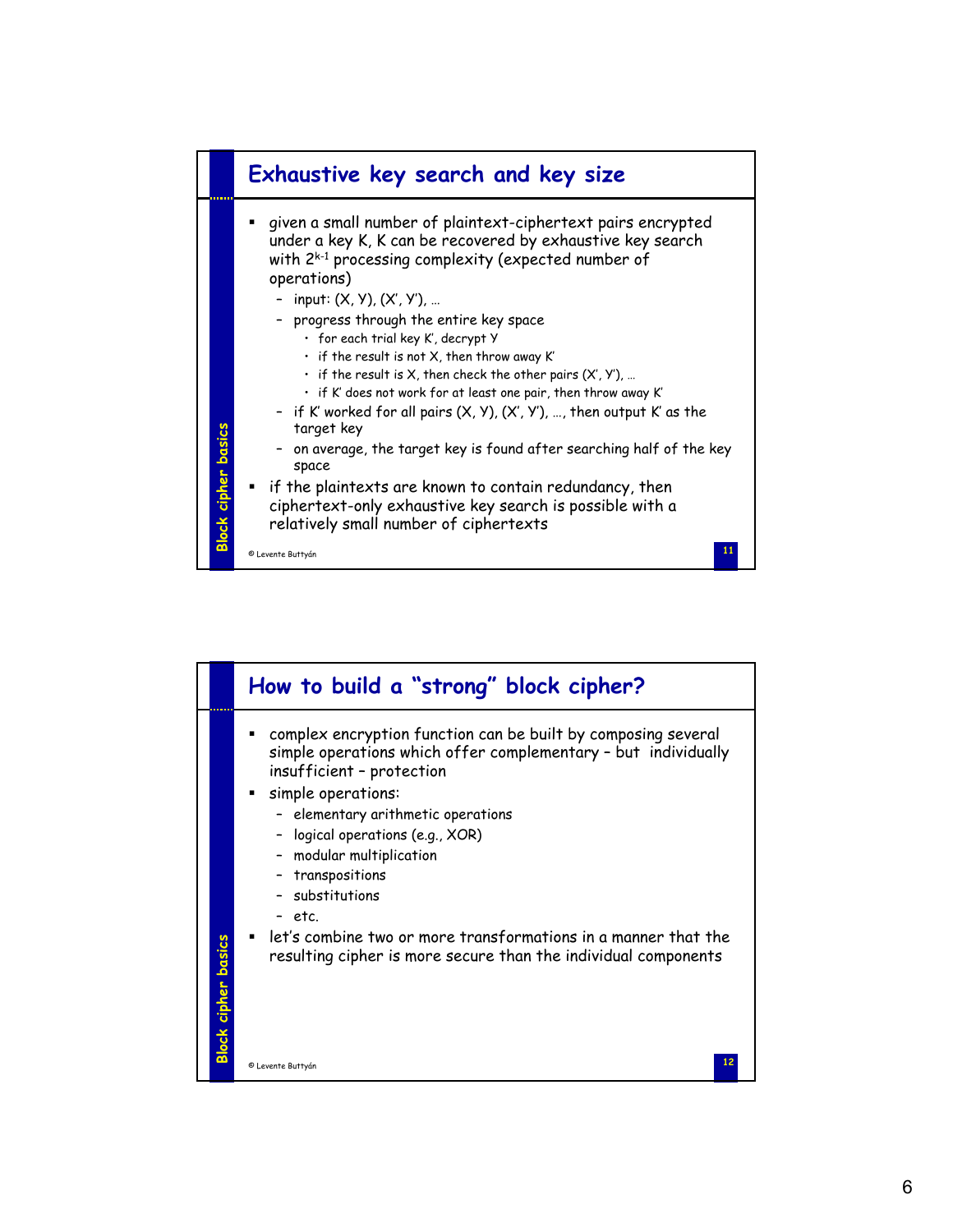

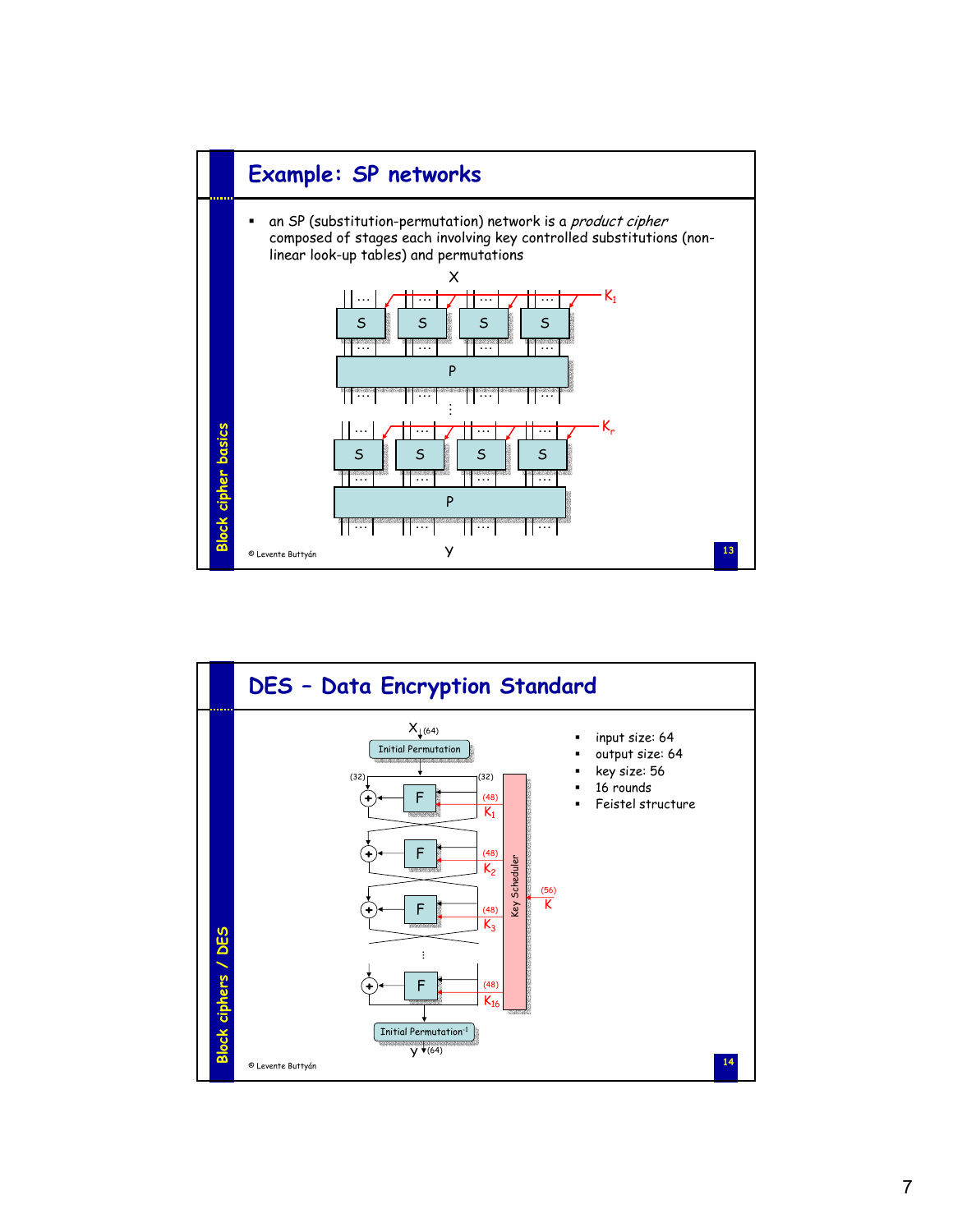

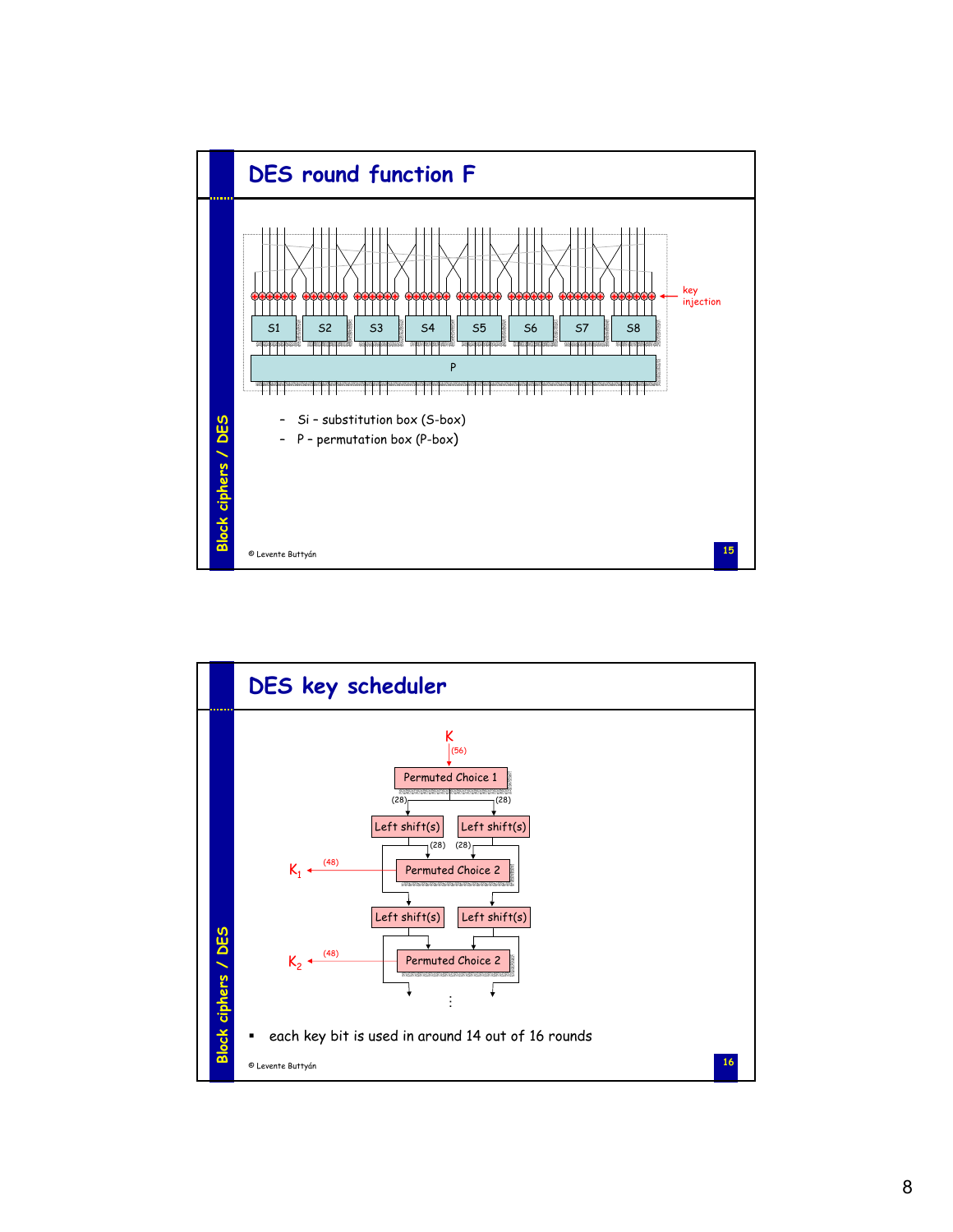

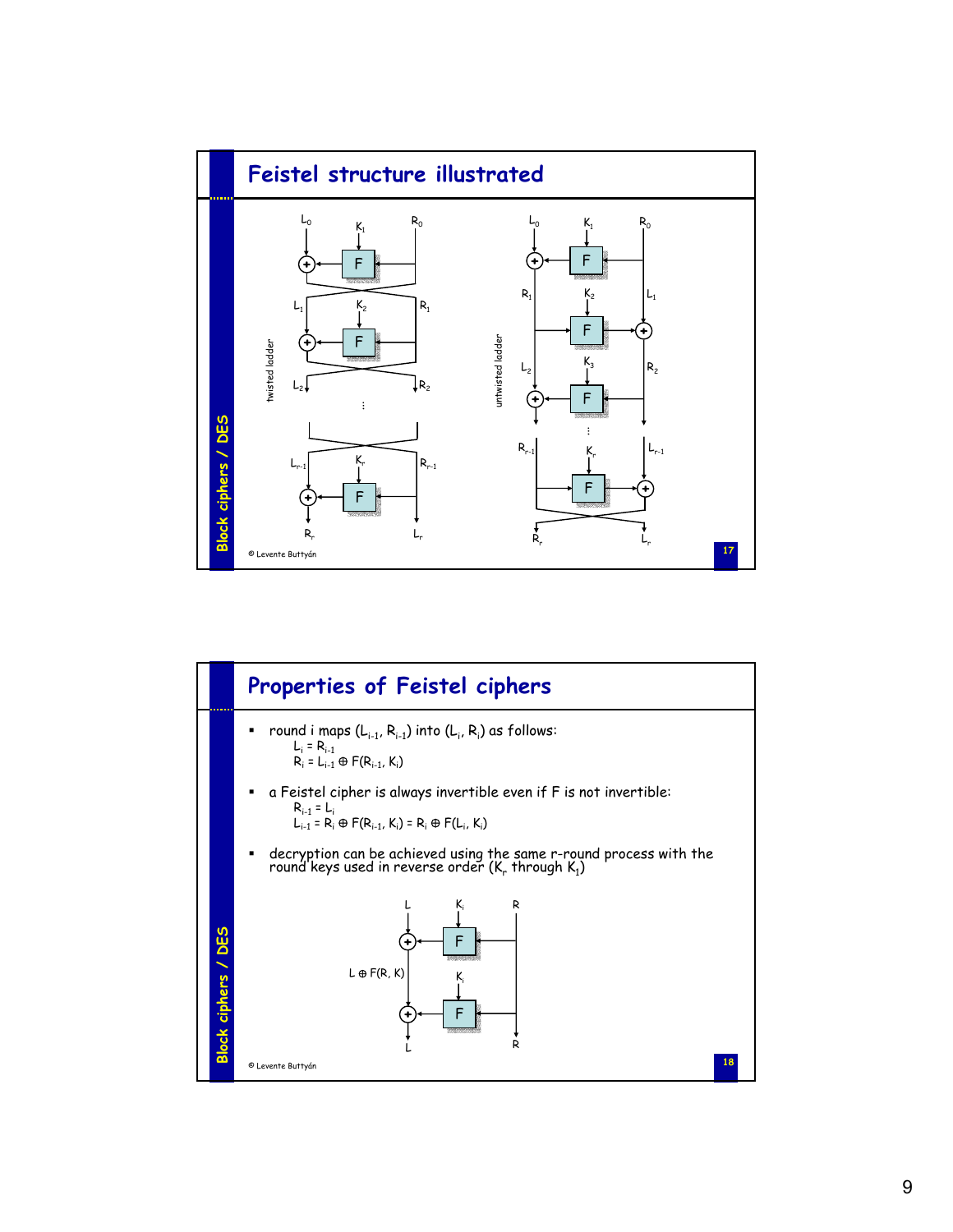

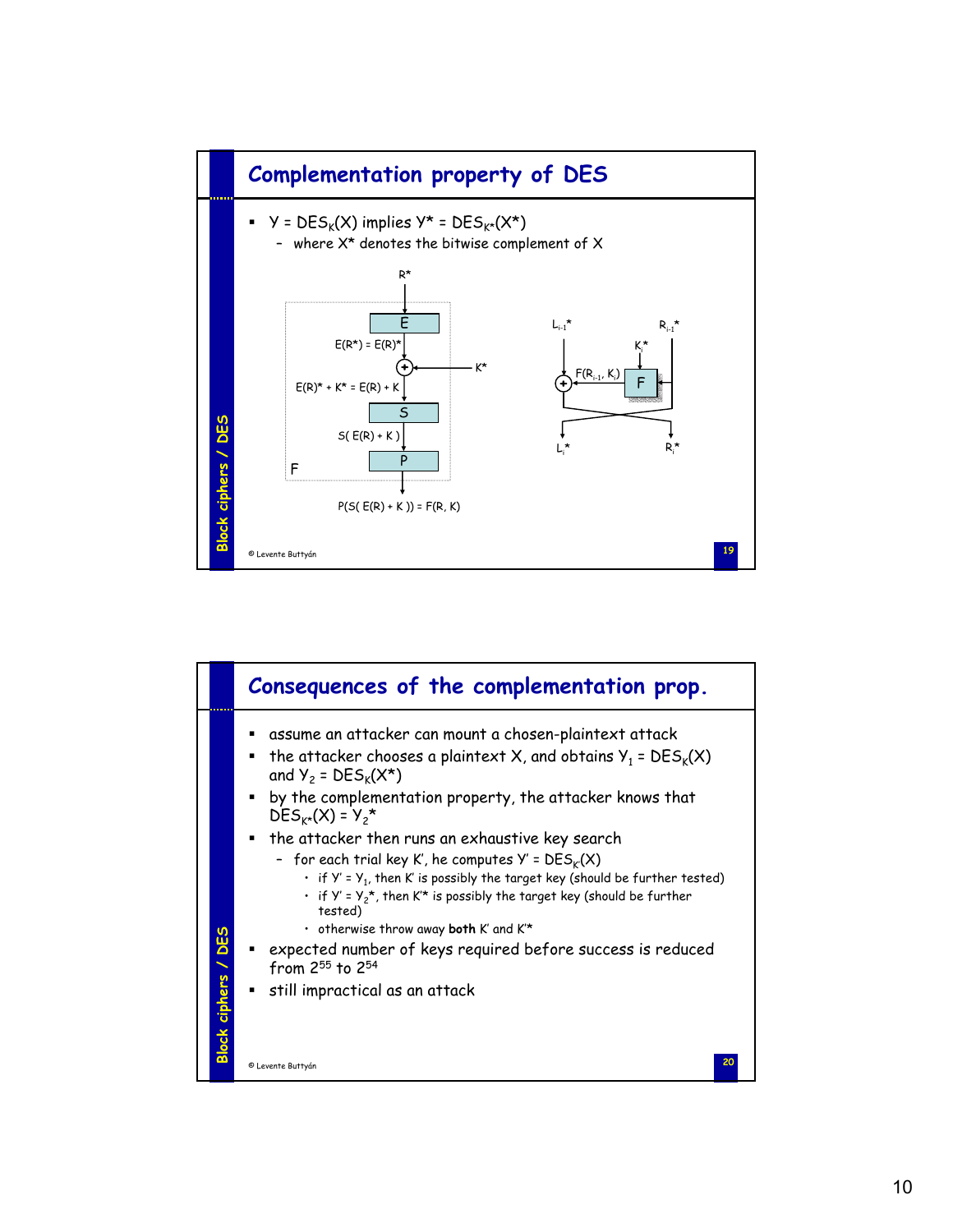

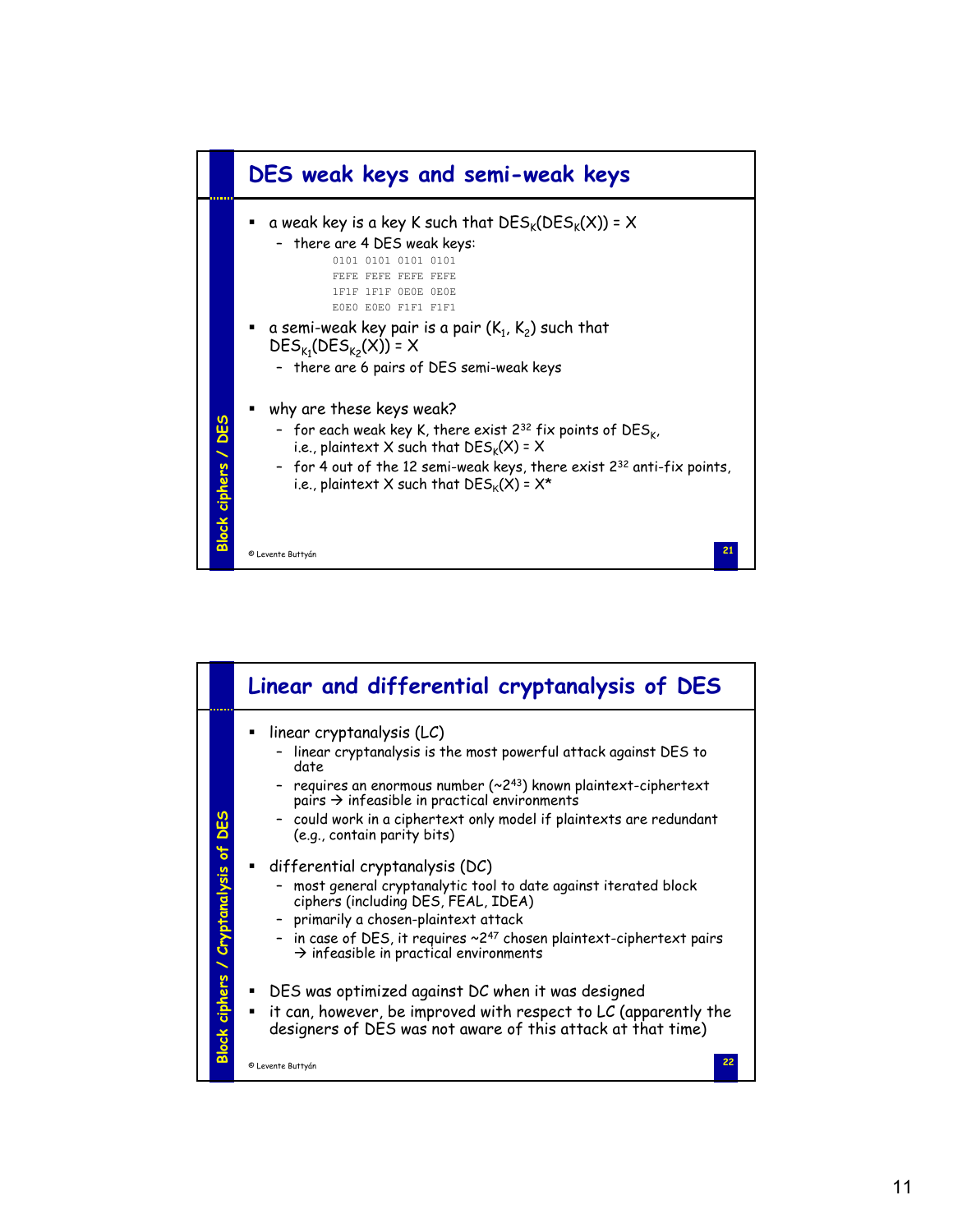|                                                         |                     |                                | The basic idea of DC                                                                                                                                                                                                                                                                                                                                       |                            |                                                 |    |
|---------------------------------------------------------|---------------------|--------------------------------|------------------------------------------------------------------------------------------------------------------------------------------------------------------------------------------------------------------------------------------------------------------------------------------------------------------------------------------------------------|----------------------------|-------------------------------------------------|----|
| DES<br><b>B</b><br><b>Block ciphers / Cryptanalysis</b> | ٠<br>$\blacksquare$ | example:<br>ΔУ<br>0000<br>0001 | consider a single S-box $S_i$ of DES<br>fix an input difference $\Delta x$<br>determine the distribution of the output differences<br>$DDT_{si}(\Delta x, \Delta y) =  \{x : S_i(x) \oplus S_i(x \oplus \Delta x) = \Delta y\} $<br>this distribution will not be uniform !!!<br>$S_1$ and $\Delta x = 110100$<br>$DDT_{51}(\Delta x, \Delta y)$<br>0<br>8 | $\Delta Y$<br>1000<br>1001 | $DDT_{51}(\Delta x, \Delta y)$<br>6<br>$\Omega$ |    |
|                                                         |                     | 0010                           | 16                                                                                                                                                                                                                                                                                                                                                         | 1010                       | 0                                               |    |
|                                                         |                     | 0011                           | 6                                                                                                                                                                                                                                                                                                                                                          | 1011                       | 0                                               |    |
|                                                         |                     | 0100                           | $\mathbf{2}$                                                                                                                                                                                                                                                                                                                                               | 1100                       | 0                                               |    |
|                                                         |                     | 0101                           | 0                                                                                                                                                                                                                                                                                                                                                          | 1101                       | 8                                               |    |
|                                                         |                     | 0110                           | 0                                                                                                                                                                                                                                                                                                                                                          | 1110                       | 0                                               |    |
|                                                         |                     | 0111                           | 12                                                                                                                                                                                                                                                                                                                                                         | 1111                       | 6                                               |    |
|                                                         |                     | © Levente Buttyán              |                                                                                                                                                                                                                                                                                                                                                            |                            |                                                 | 23 |

|                                      |                           | The basic idea of DC                                                                                                                                                                                                |                                |
|--------------------------------------|---------------------------|---------------------------------------------------------------------------------------------------------------------------------------------------------------------------------------------------------------------|--------------------------------|
|                                      |                           | let $IN_{\leq i}(\Delta x, \Delta y) = \{x : S_i(x) \oplus S_i(x \oplus \Delta x) = \Delta y\}$<br>- note: $DDT_{si}(\Delta x, \Delta y) =  IN_{si}(\Delta x, \Delta y) $<br>example: $S_1$ and $\Delta x = 110100$ |                                |
|                                      | $\Delta Y$                | $IN_{51}(\Delta x, \Delta y)$                                                                                                                                                                                       | $DDT_{51}(\Delta x, \Delta y)$ |
|                                      | 0000                      |                                                                                                                                                                                                                     | 0                              |
| DES                                  | 0001                      | 000011, 001111, 011110, 011111, 101010, 101011,<br>110111, 111011                                                                                                                                                   | 8                              |
| $\mathbf{B}$                         | 0010                      | 000100, 000101, 001110, 010001, 010010, 010100,<br>011010, 011011, 100000, 100101, 010110, 101110,<br>101111, 110000, 110001, 111010                                                                                | 16                             |
|                                      | 0011                      | 000001, 000010, 010101, 100001, 110101, 110110                                                                                                                                                                      | 6                              |
|                                      | 0100                      | 010011, 100111                                                                                                                                                                                                      | 2                              |
|                                      | 0101                      |                                                                                                                                                                                                                     | 0                              |
|                                      | 0110                      |                                                                                                                                                                                                                     | 0                              |
| <b>Block ciphers / Cryptanalysis</b> | 0111                      | 000000, 001000, 001101, 010111, 011000, 011101,<br>100011, 101001, 101100, 110100, 111001, 111100                                                                                                                   | 12                             |
|                                      | 1000                      | 001001, 001100, 011001, 101101, 111000, 111101                                                                                                                                                                      | 6                              |
|                                      | 1001                      |                                                                                                                                                                                                                     | 0                              |
|                                      | 1010                      |                                                                                                                                                                                                                     | 0                              |
|                                      | 1011                      |                                                                                                                                                                                                                     | 0                              |
|                                      | 1100                      |                                                                                                                                                                                                                     | 0                              |
|                                      | 1101                      | 000110, 010000, 010110, 011100, 100010, 100100,<br>101000, 110010                                                                                                                                                   | 8                              |
|                                      | 1110                      |                                                                                                                                                                                                                     | 0                              |
|                                      | 1111<br>© Levente Buttyán | 000111, 001010, 001011, 110011, 111110, 111111                                                                                                                                                                      | 6<br>24                        |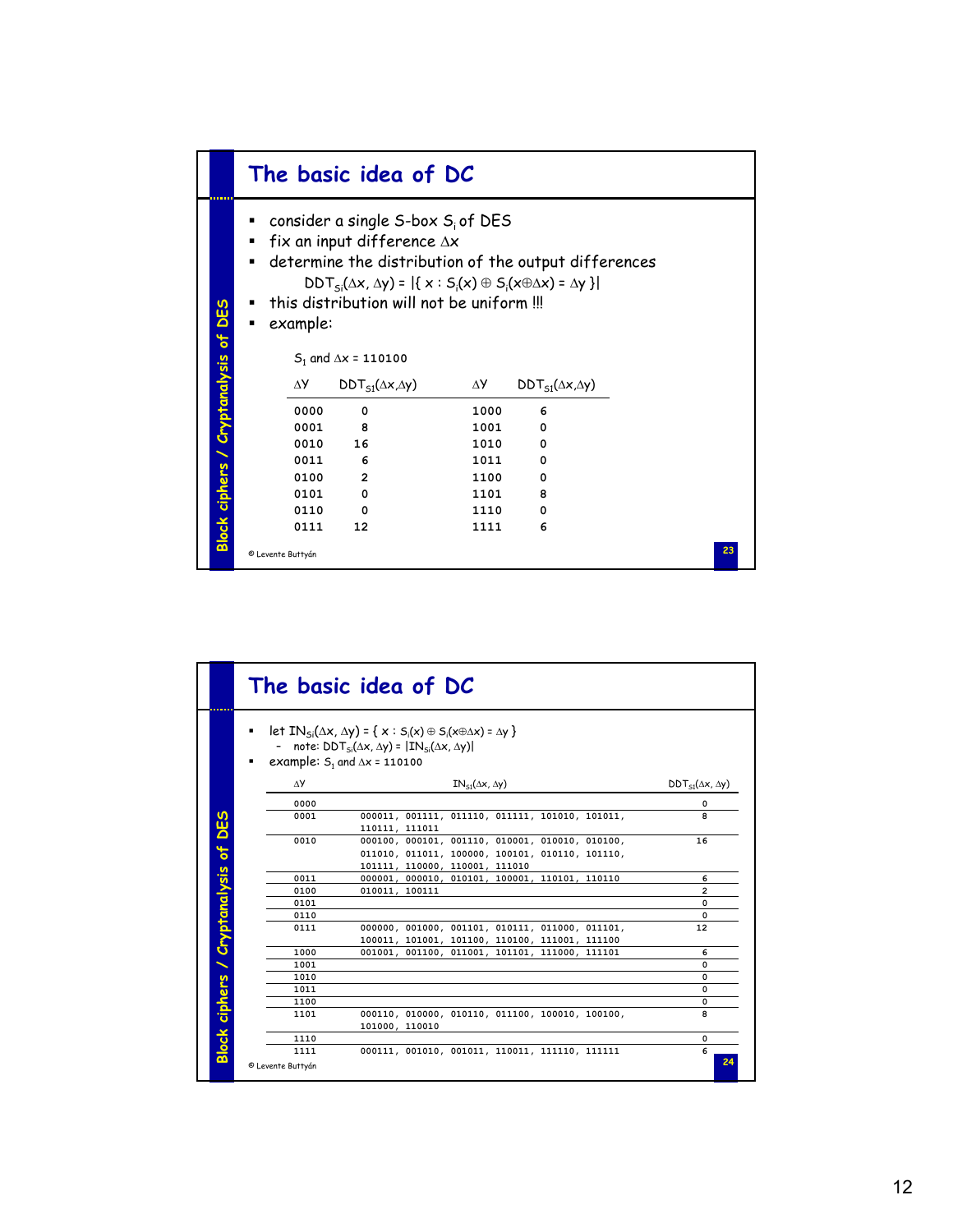

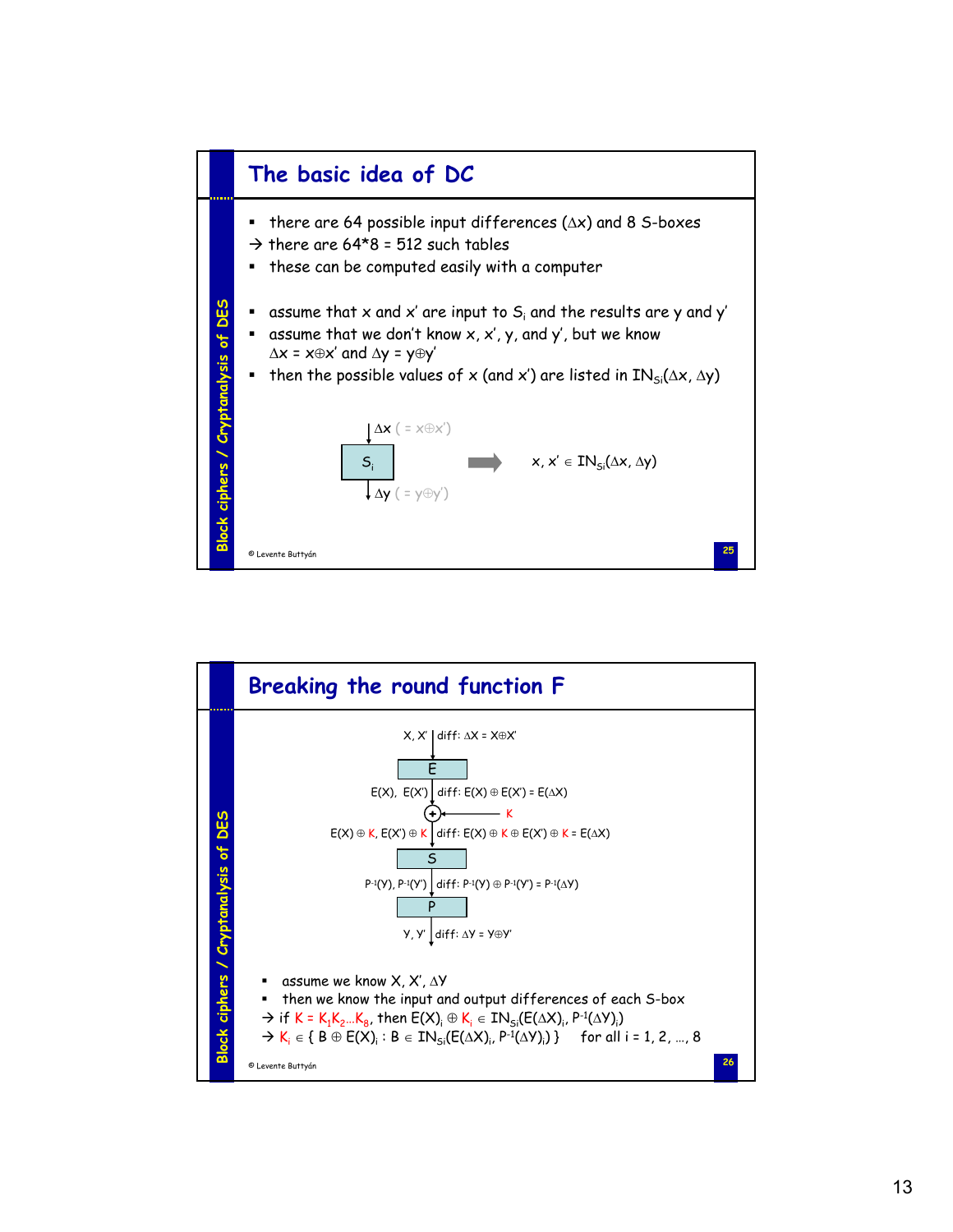

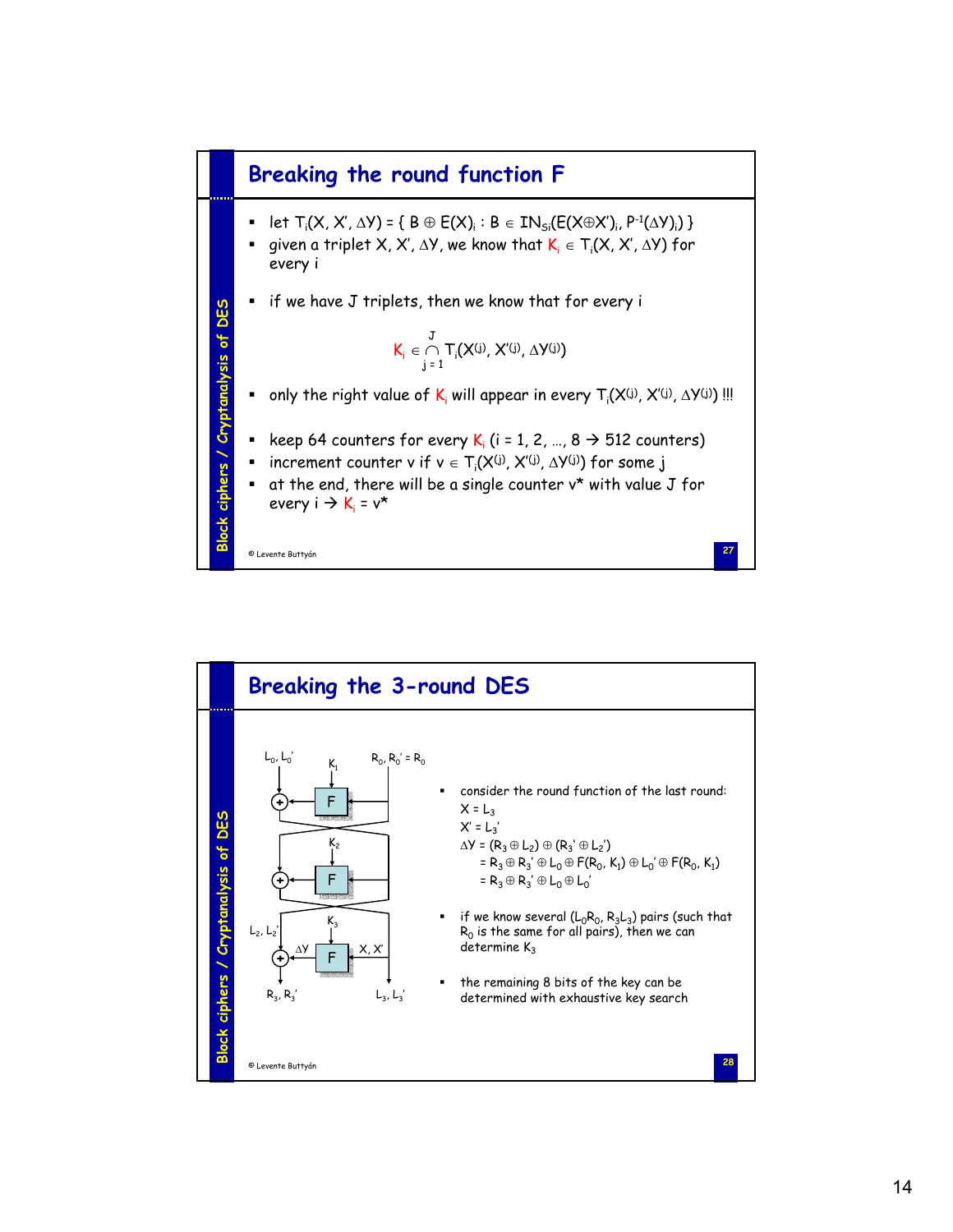

|                               | <b>Preliminaries for LC</b>                                                                                                                                                                               |
|-------------------------------|-----------------------------------------------------------------------------------------------------------------------------------------------------------------------------------------------------------|
|                               | Piling-up lemma:<br>Let $X_1, X_2, , X_n$ be independent random variables, such that<br>$X_i \in \{0, 1\}$ and Pr{ $X_i = 0$ } = $\frac{1}{2}$ + q <sub>i</sub> . Then                                    |
| <b>DES</b>                    | $Pr{X_1 \oplus X_2 \oplus  \oplus X_n = 0} = \frac{1}{2} + 2^{n-1}q_1q_2q_n$                                                                                                                              |
| t                             | Proof: BOOK, page 60.                                                                                                                                                                                     |
| Block ciphers / Cryptanalysis | • notations:<br>$\oplus$ - bitwise XOR<br>$\otimes$ - binary scalar product: $x \otimes y = x_1y_1 \oplus x_2y_2 \oplus  \oplus x_ny_n$<br>Linear Approximation Table: for an m bit to n bit S-box S, let |
|                               | LAT <sub>s</sub> (a, b) = $ \{x : a \otimes x = b \otimes S(x)\} $ - 2 <sup>m-1</sup>                                                                                                                     |
|                               | 30<br>© Levente Buttyán                                                                                                                                                                                   |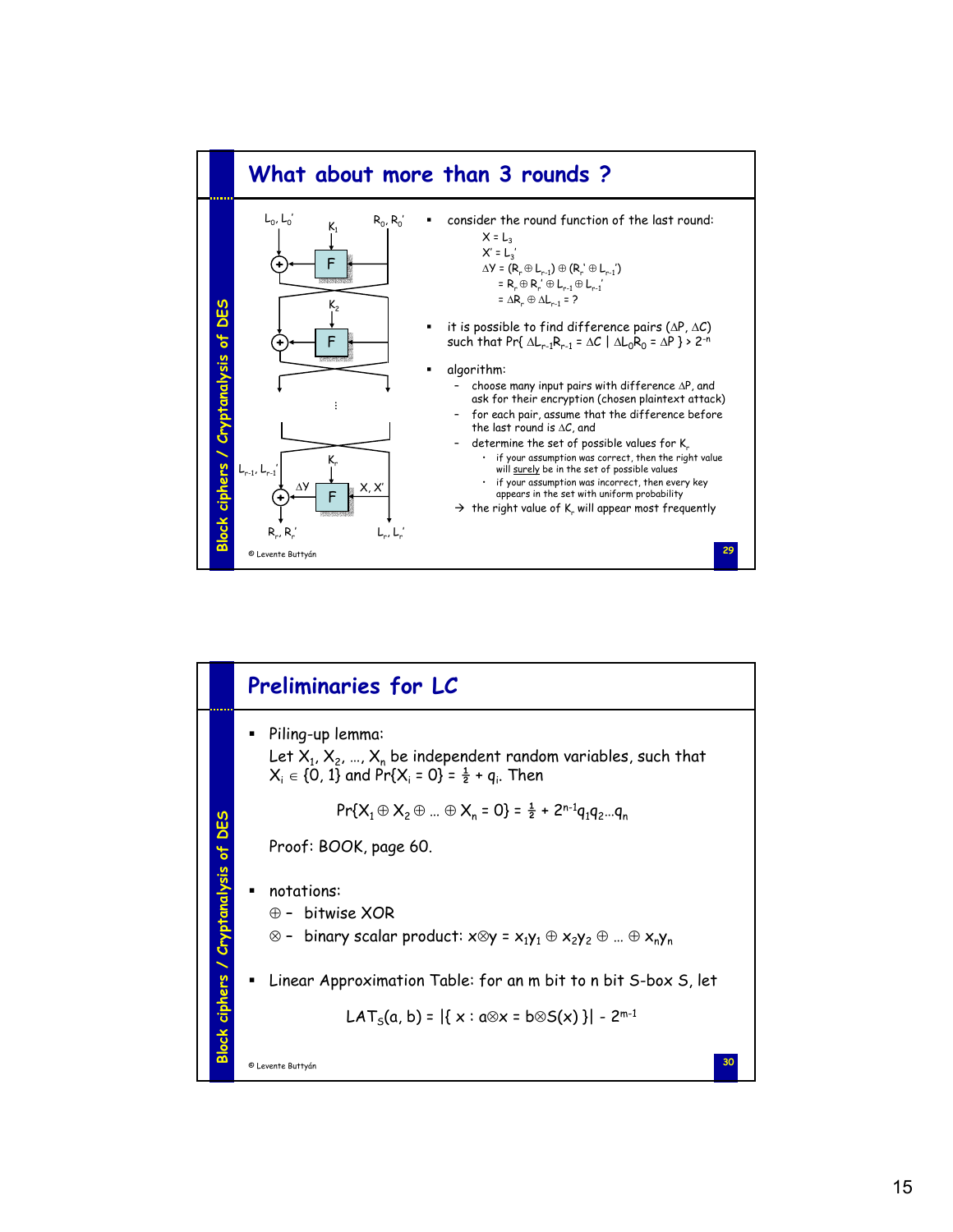



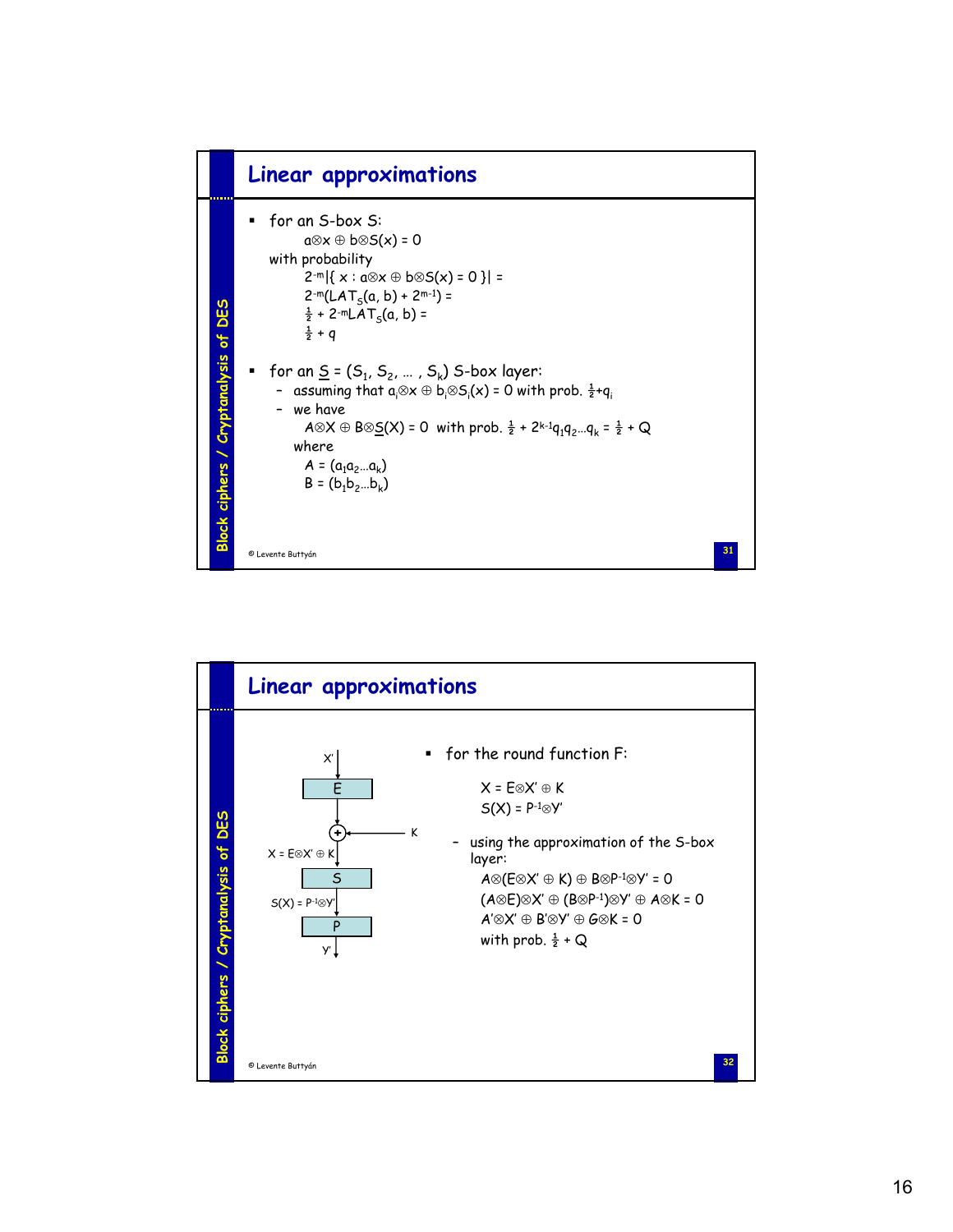

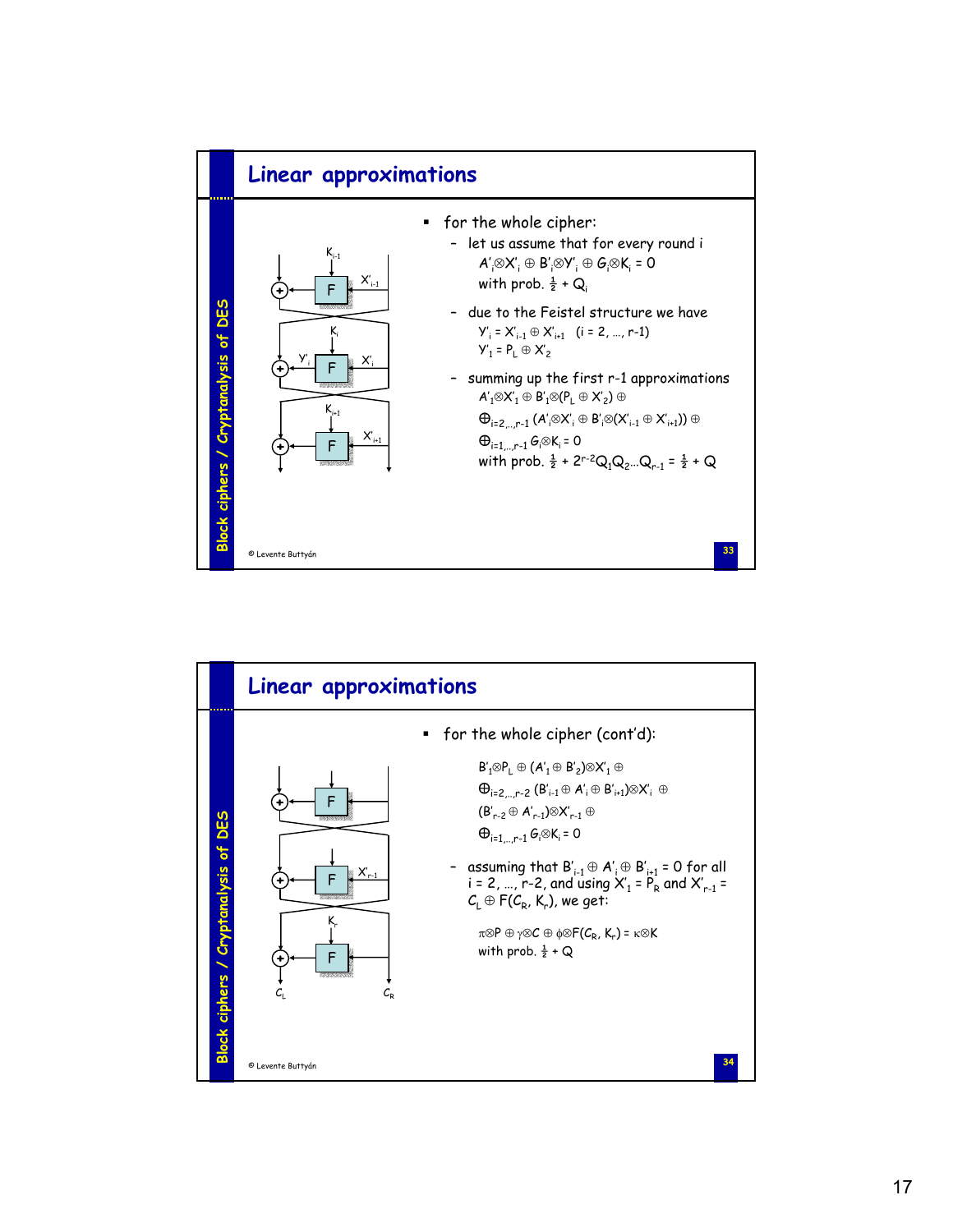

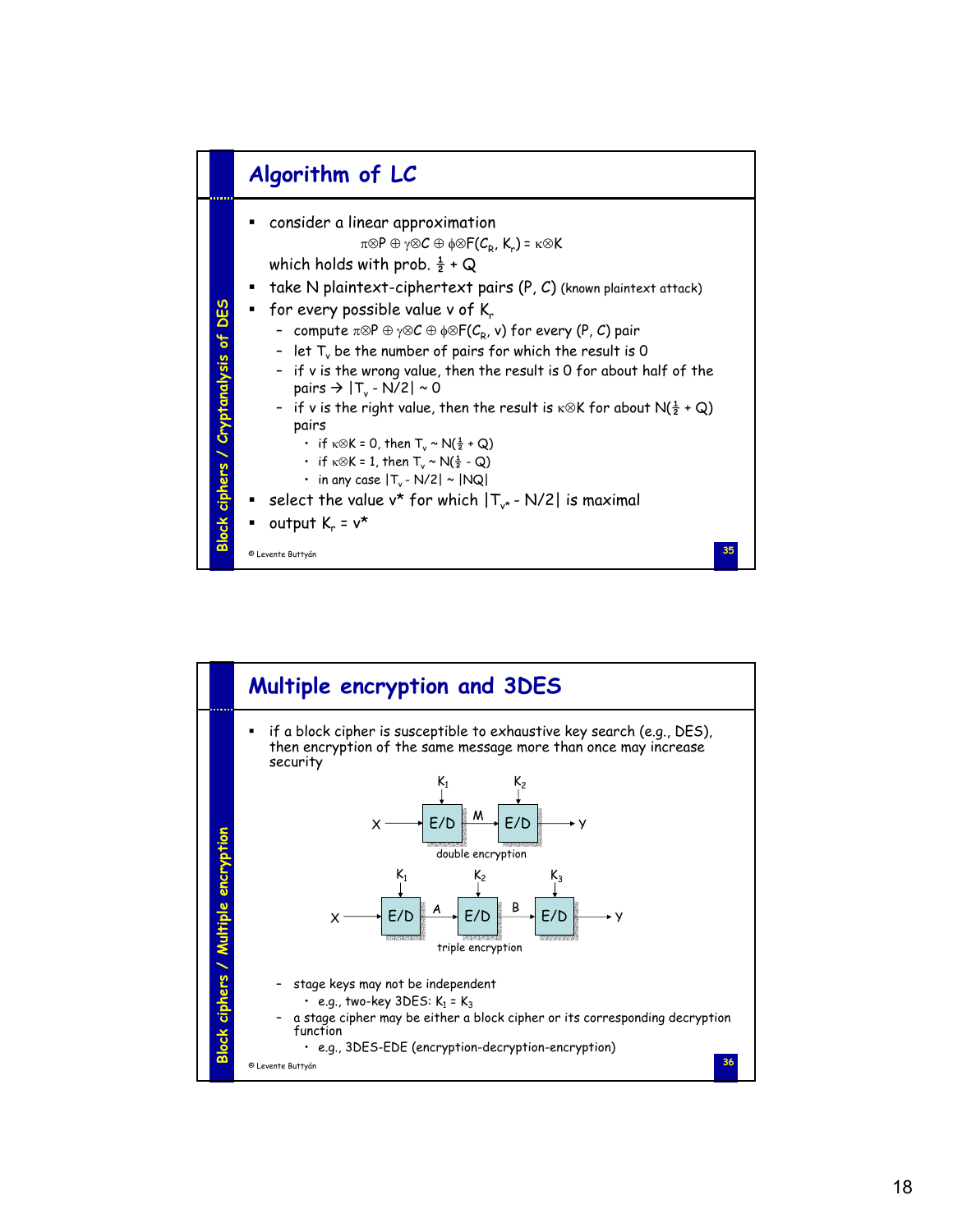

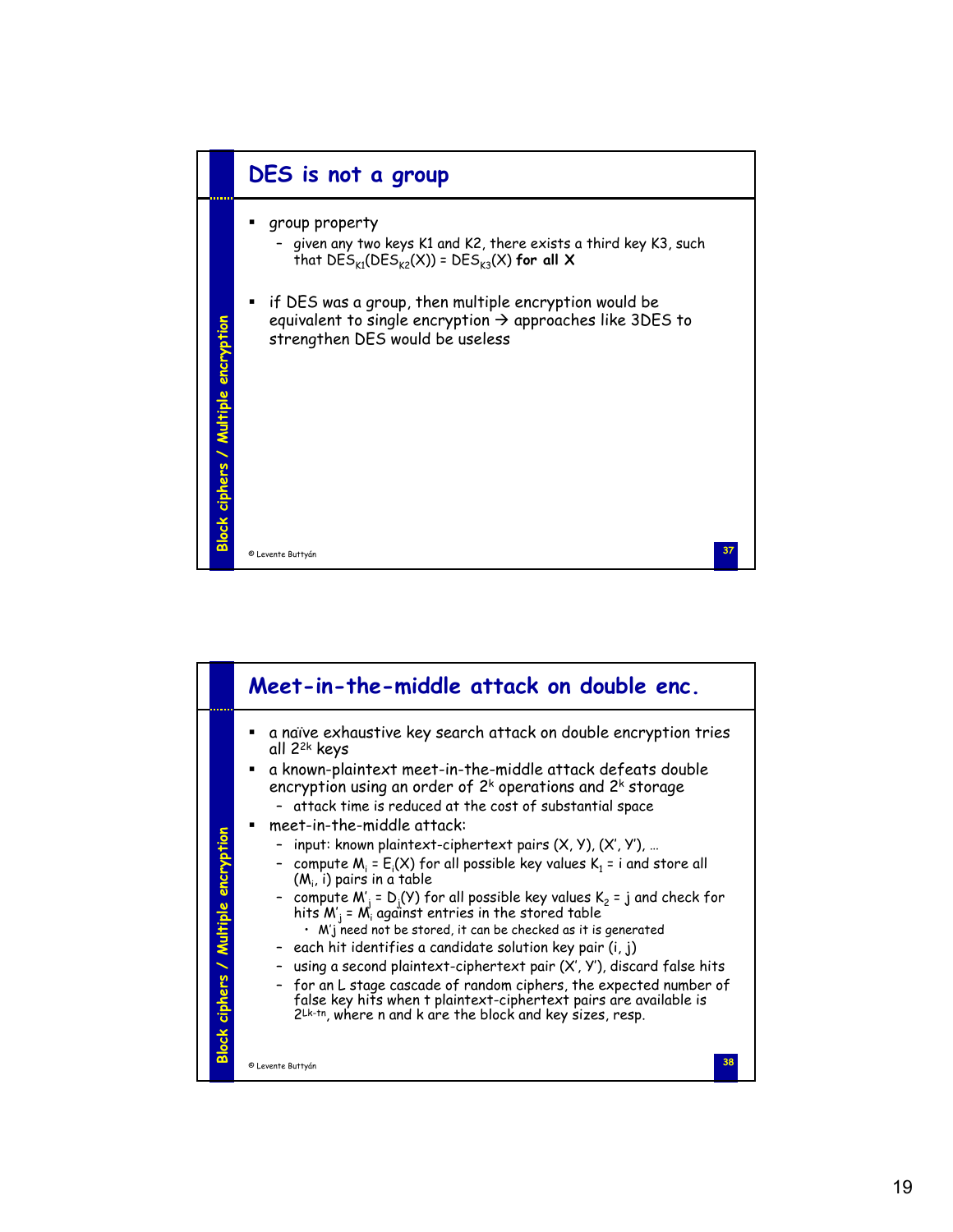

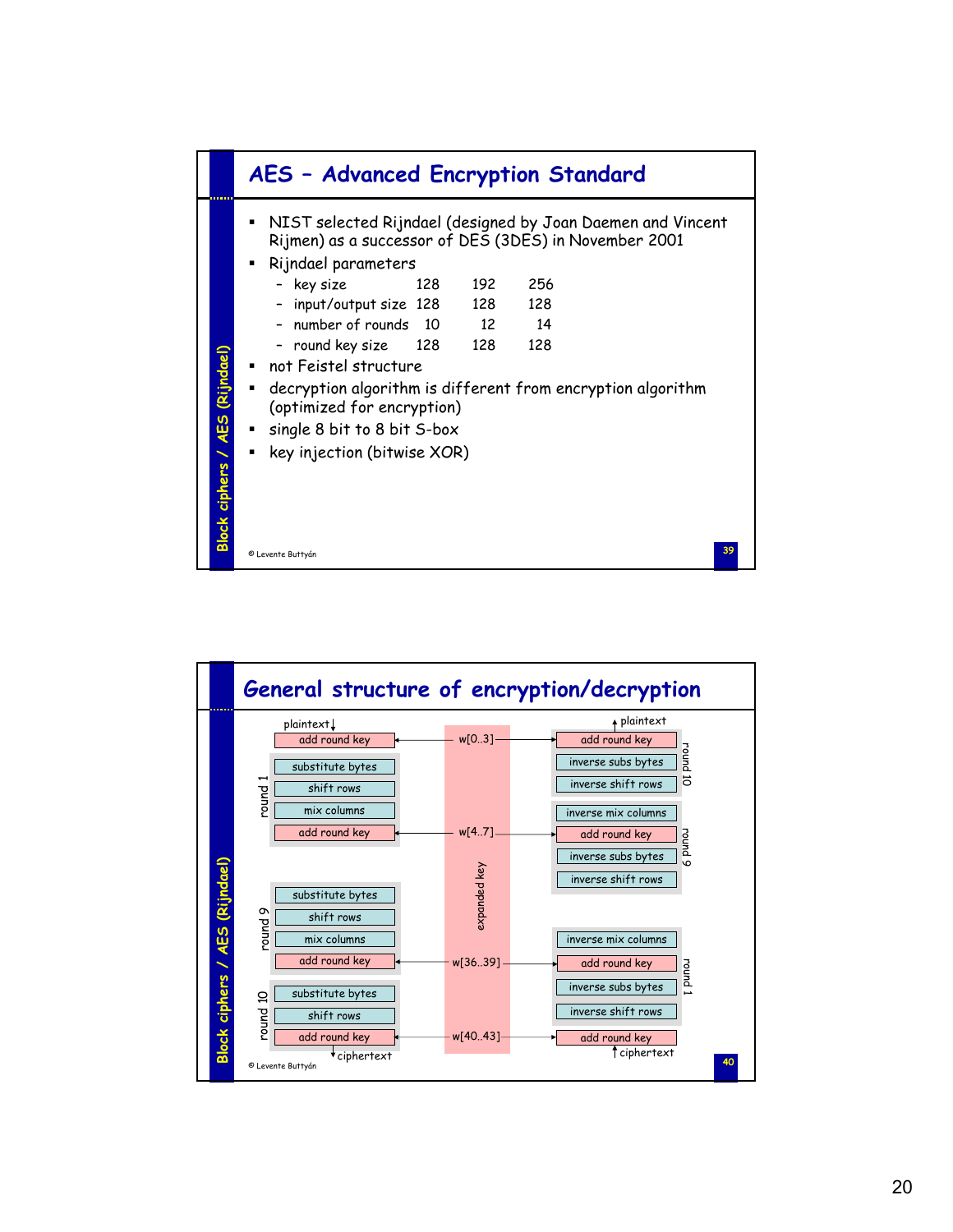

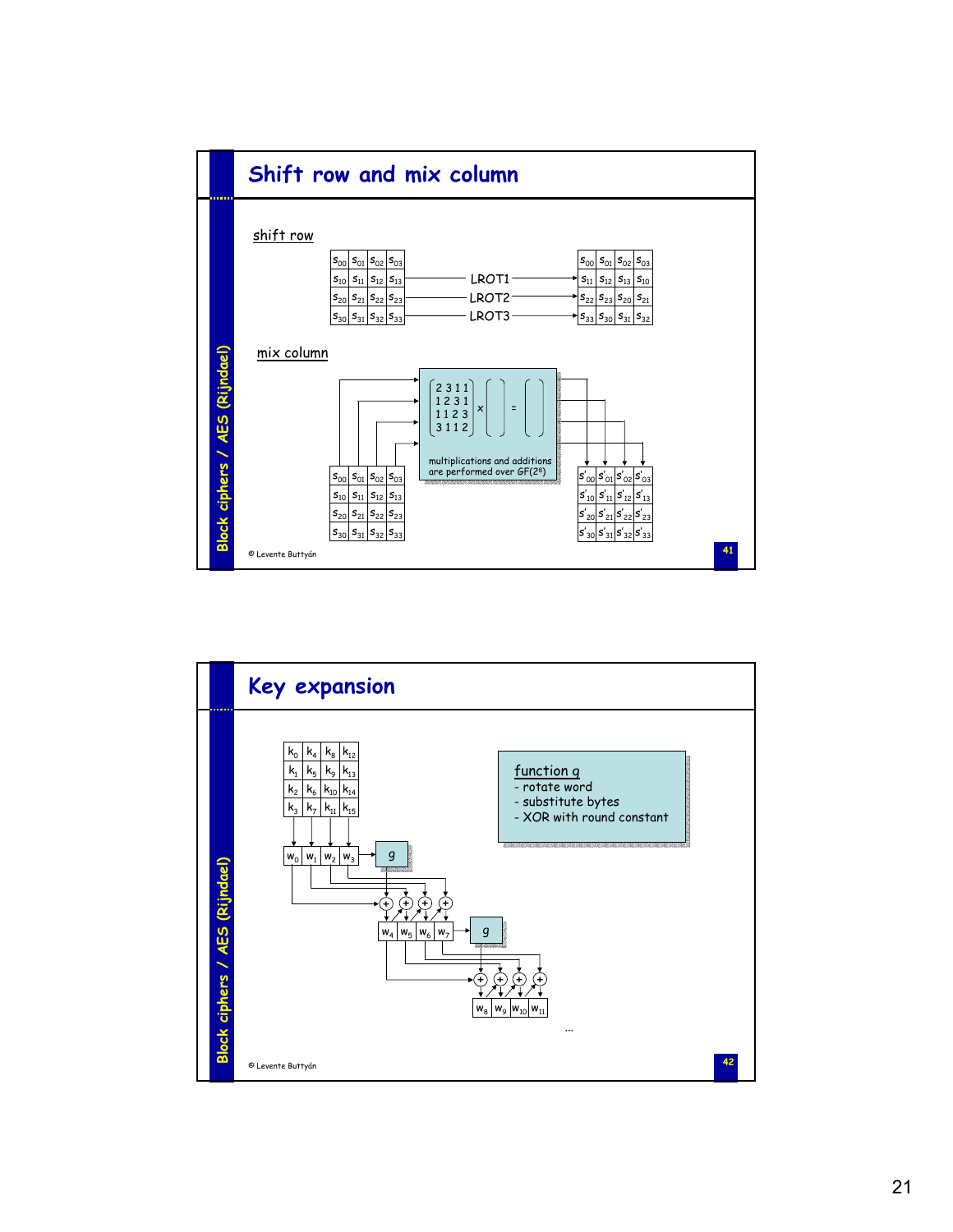

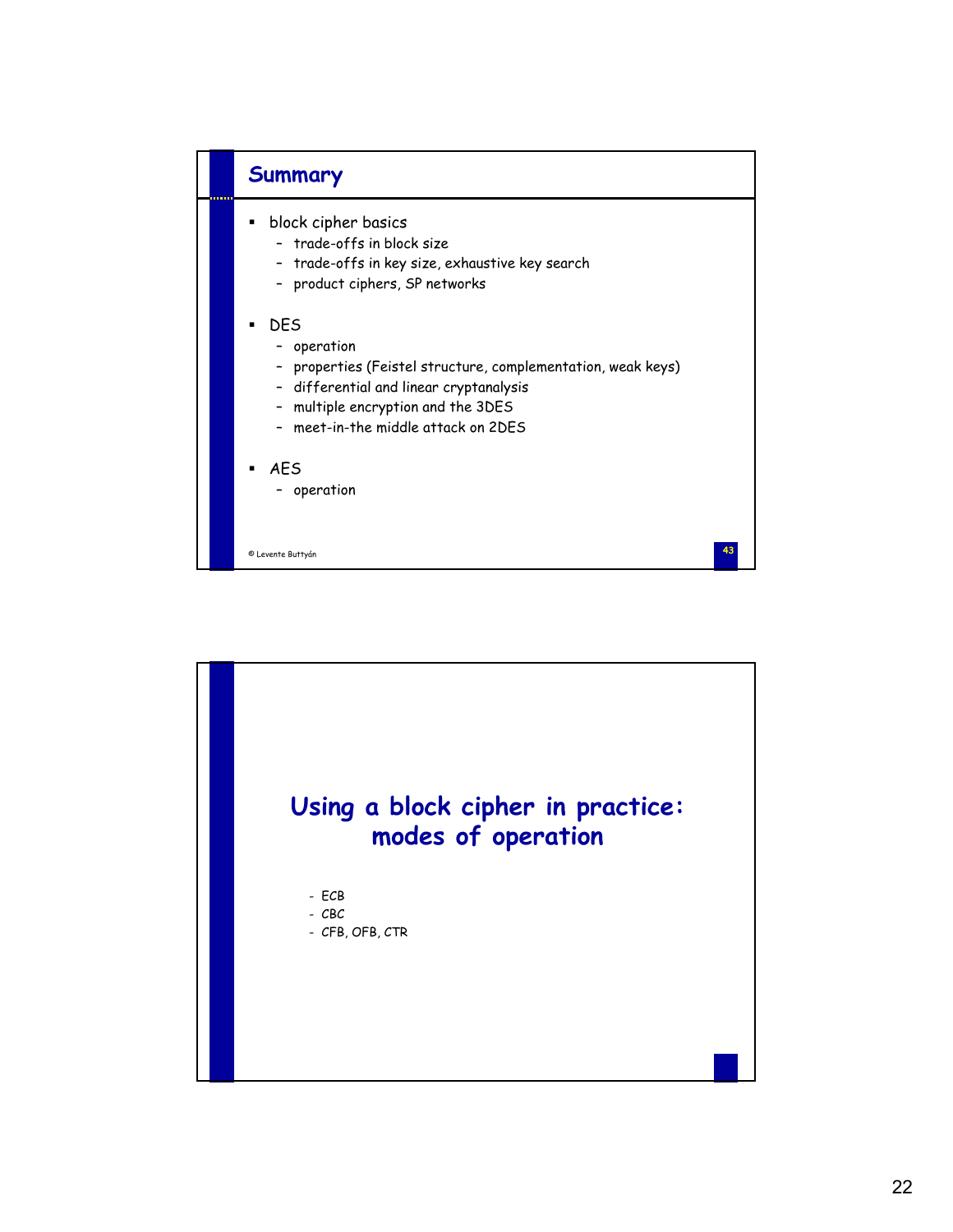

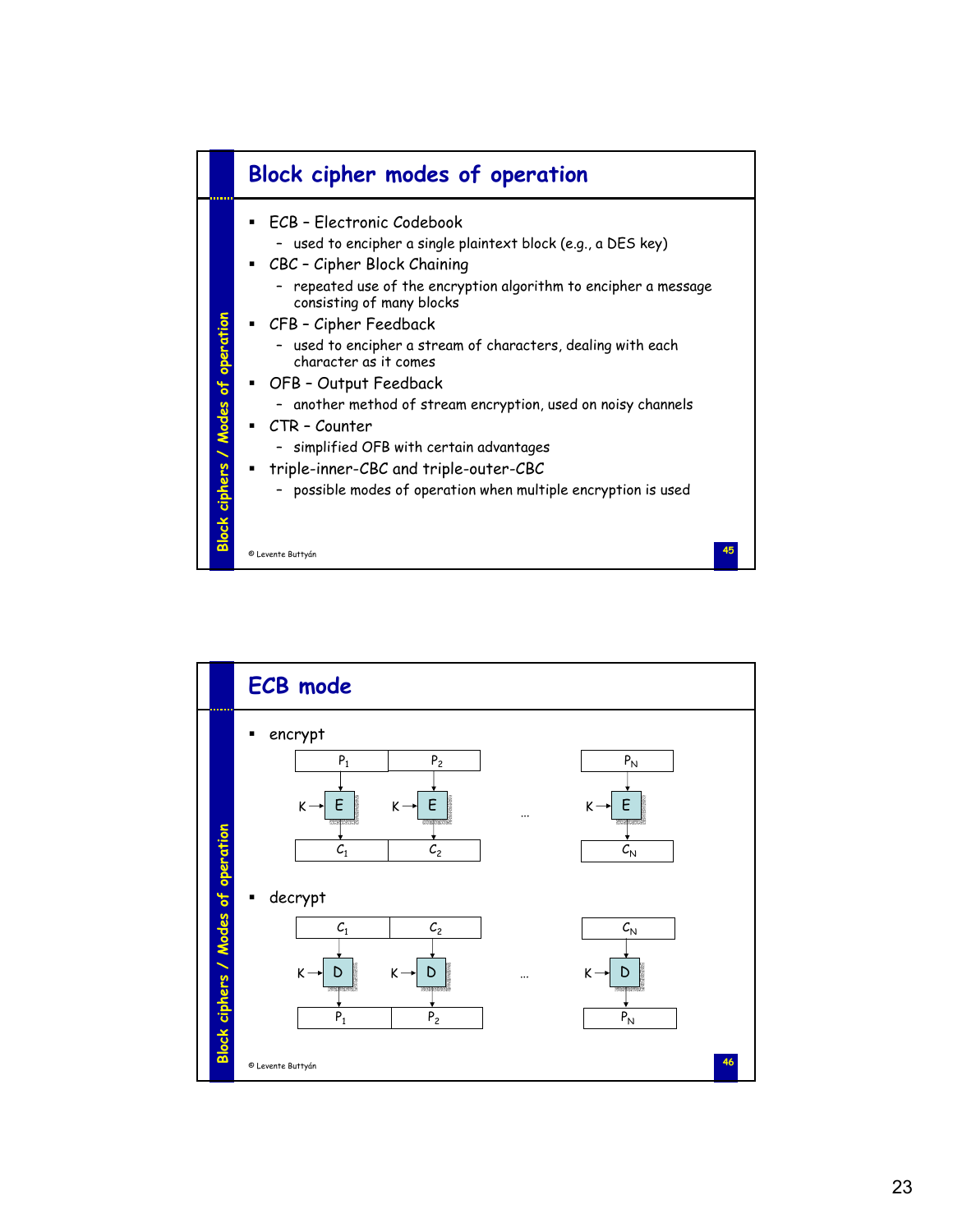

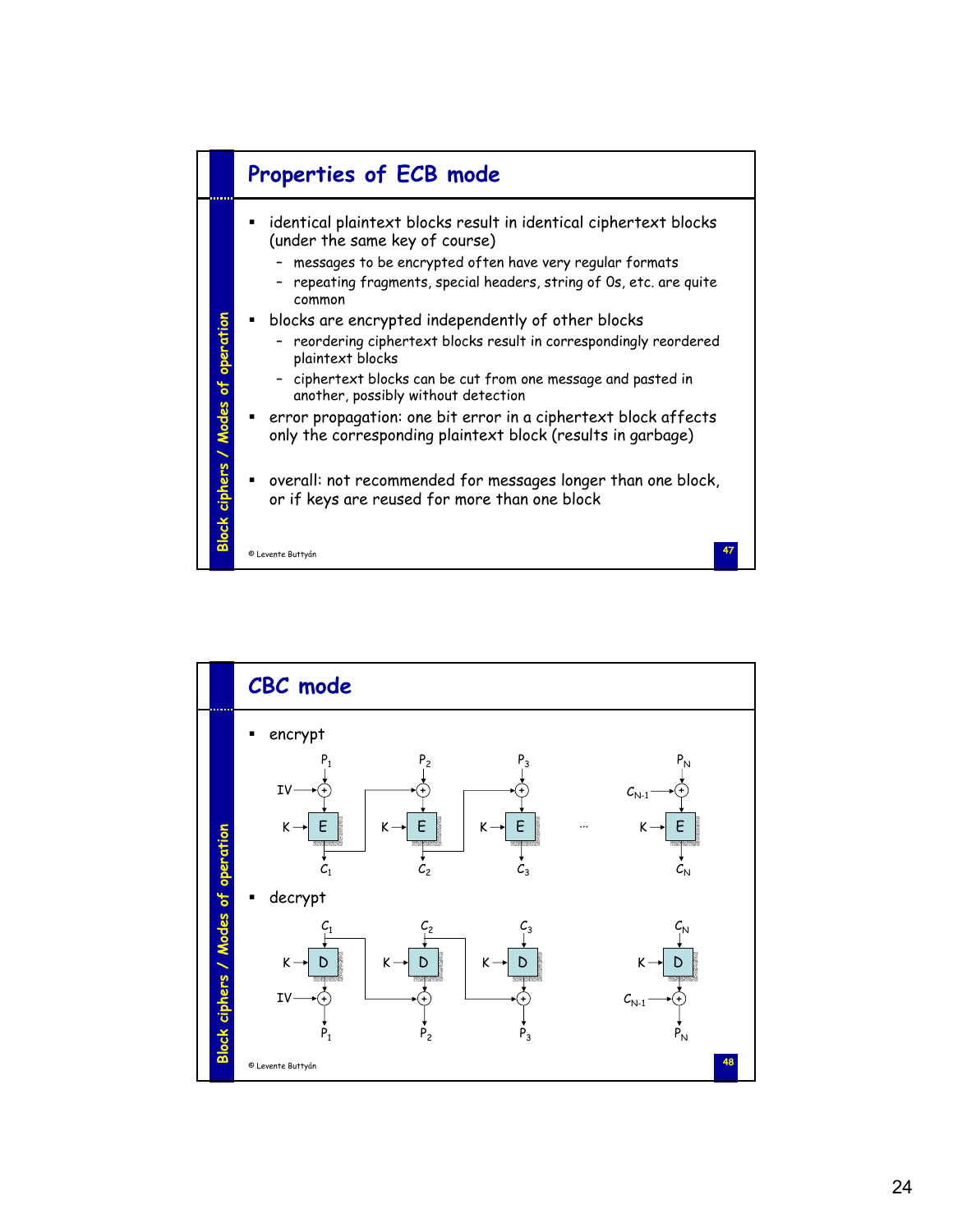

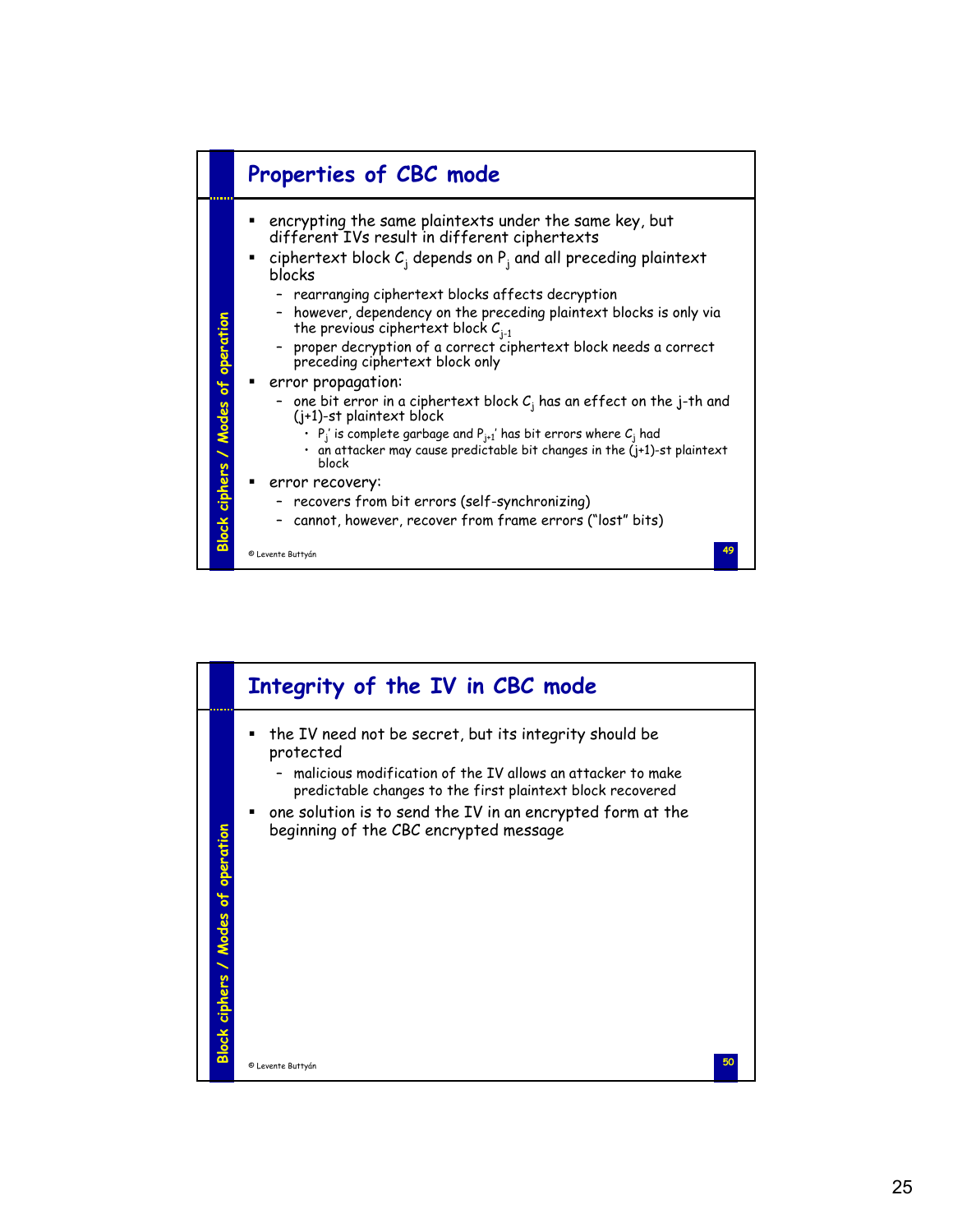

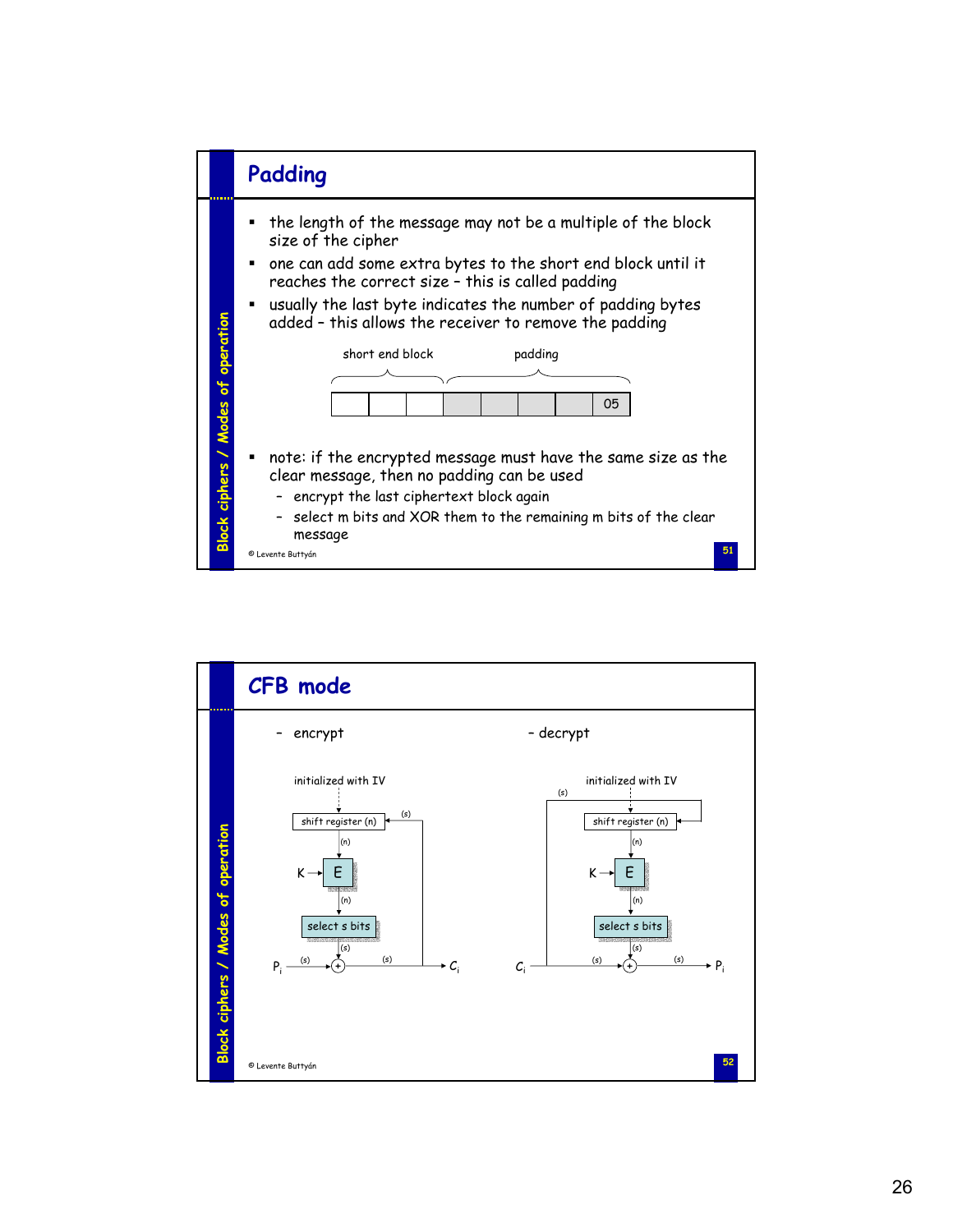

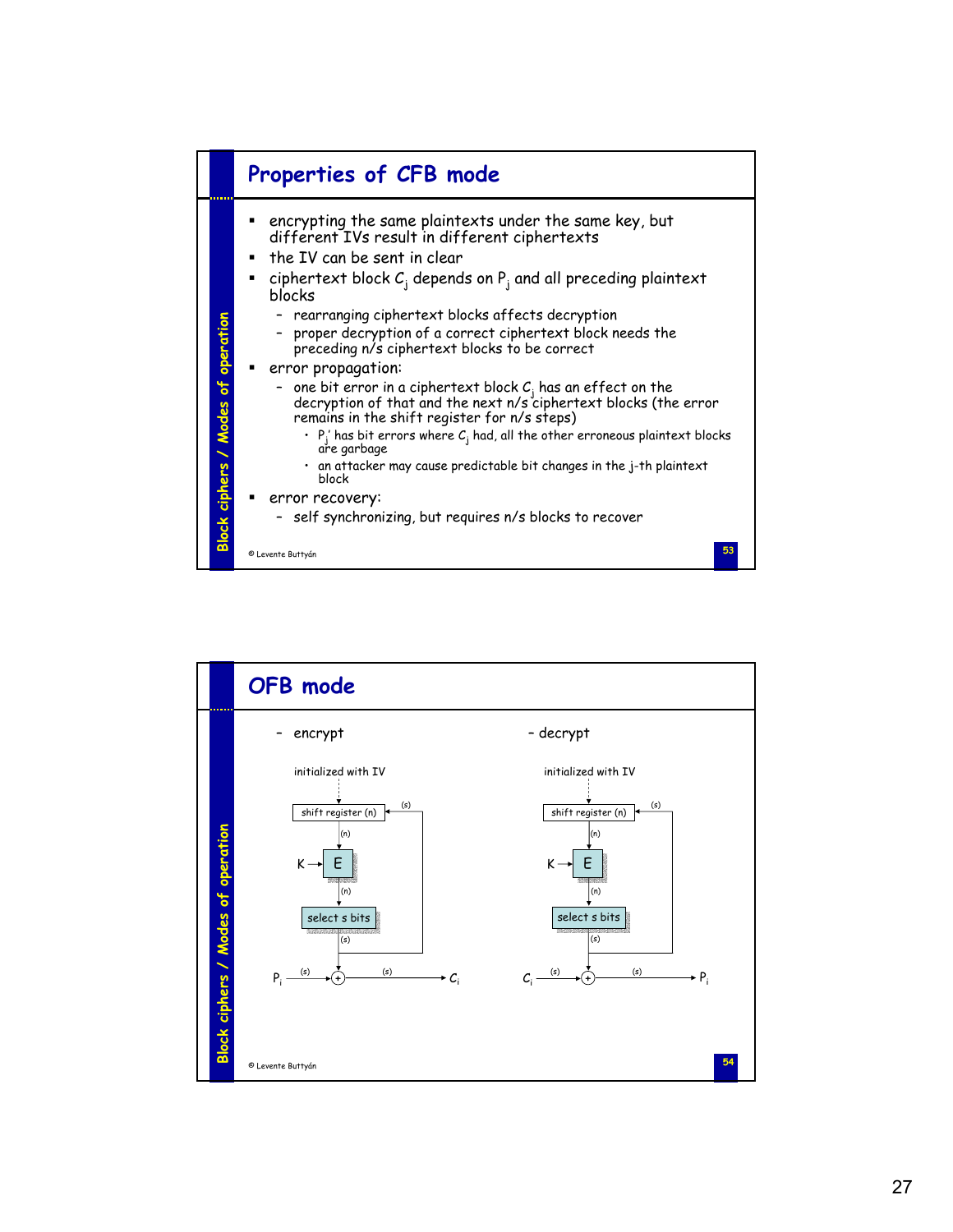

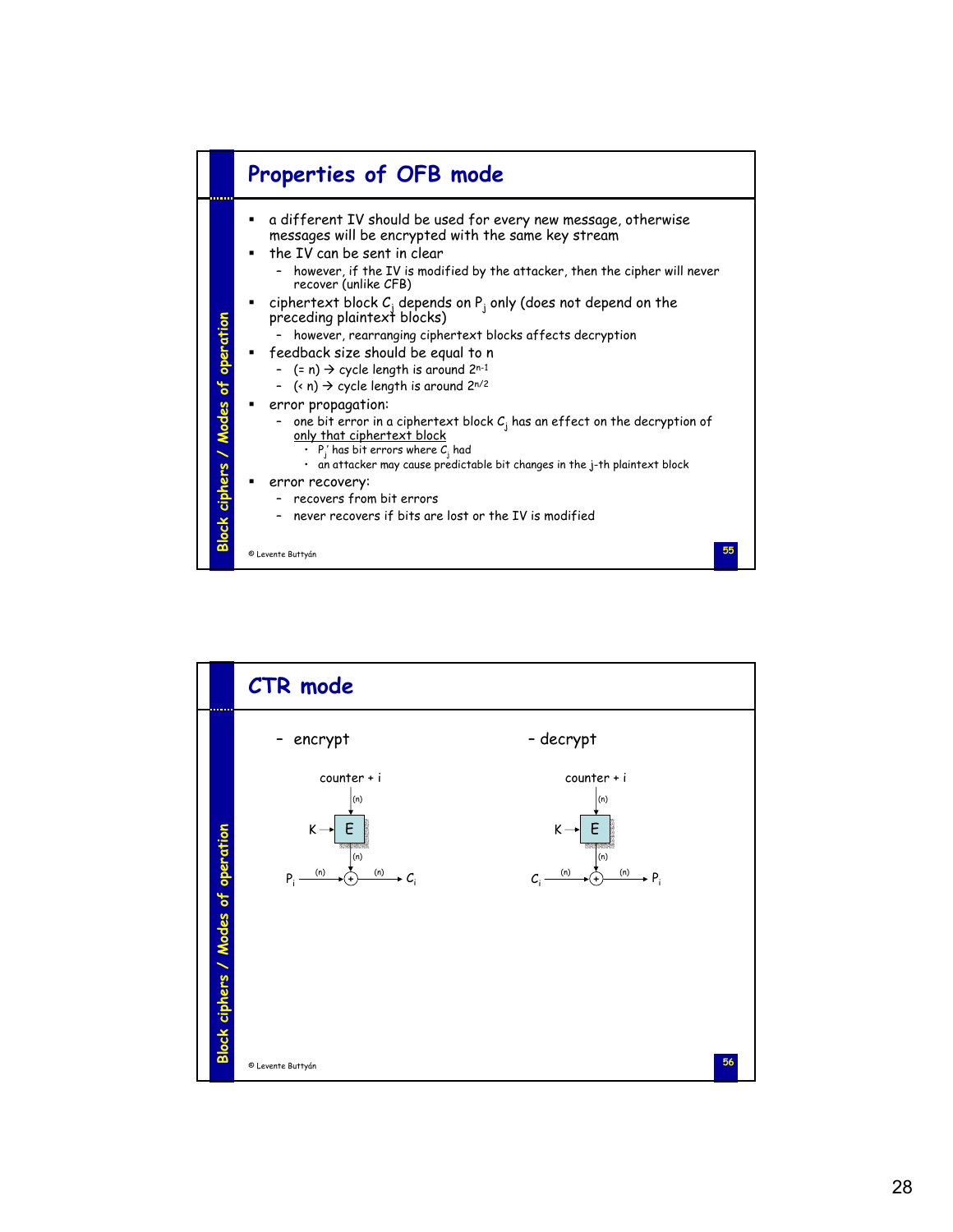

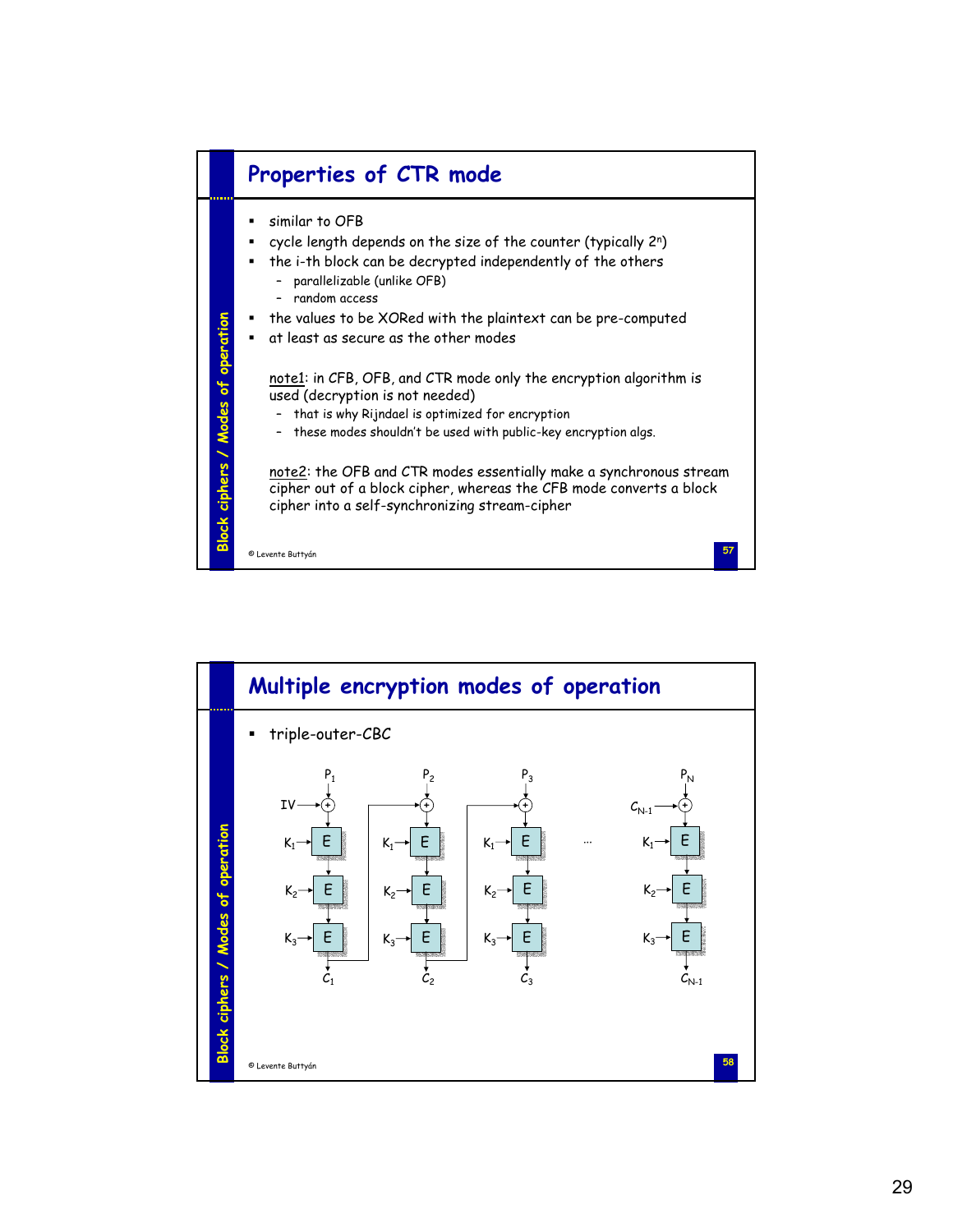

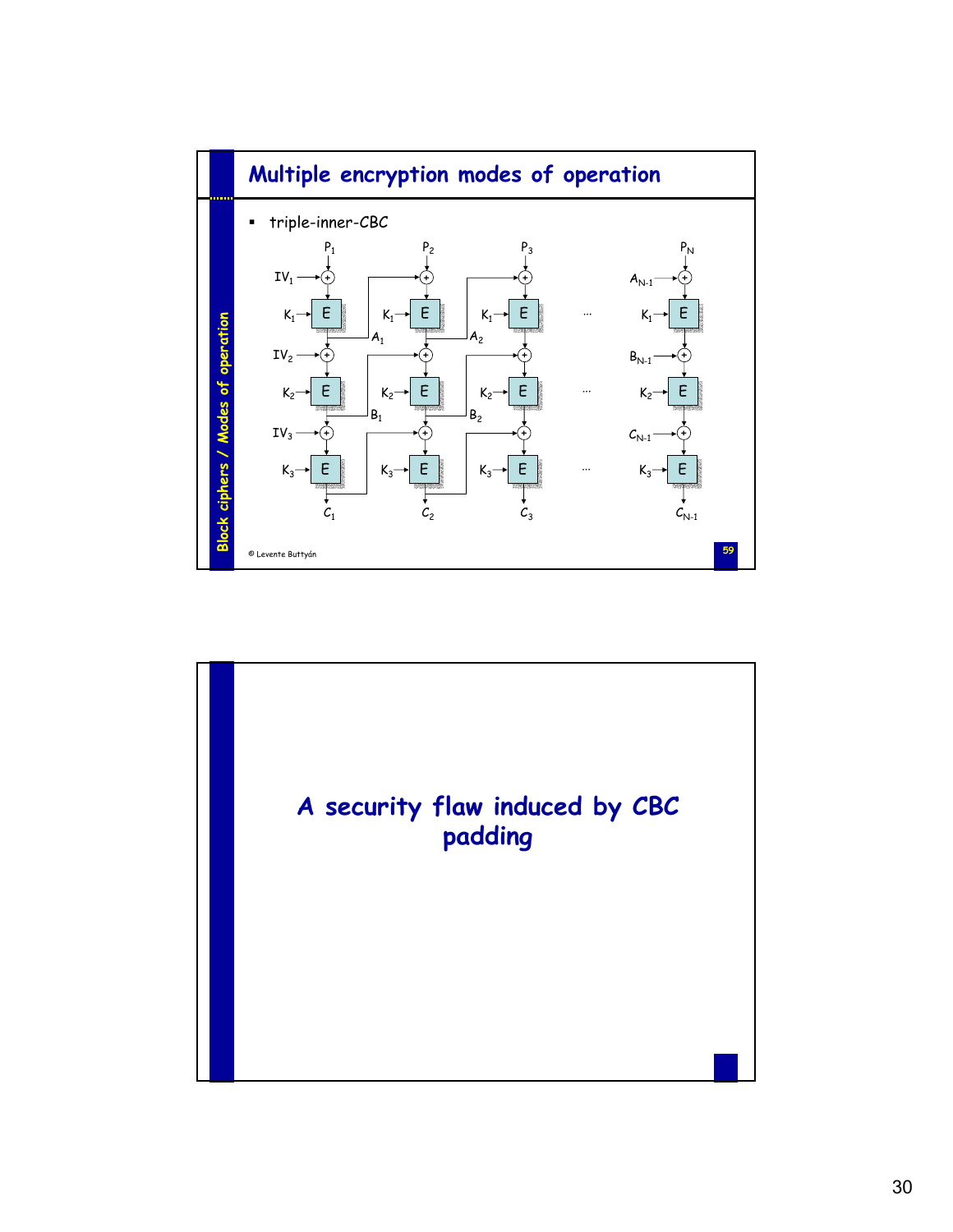

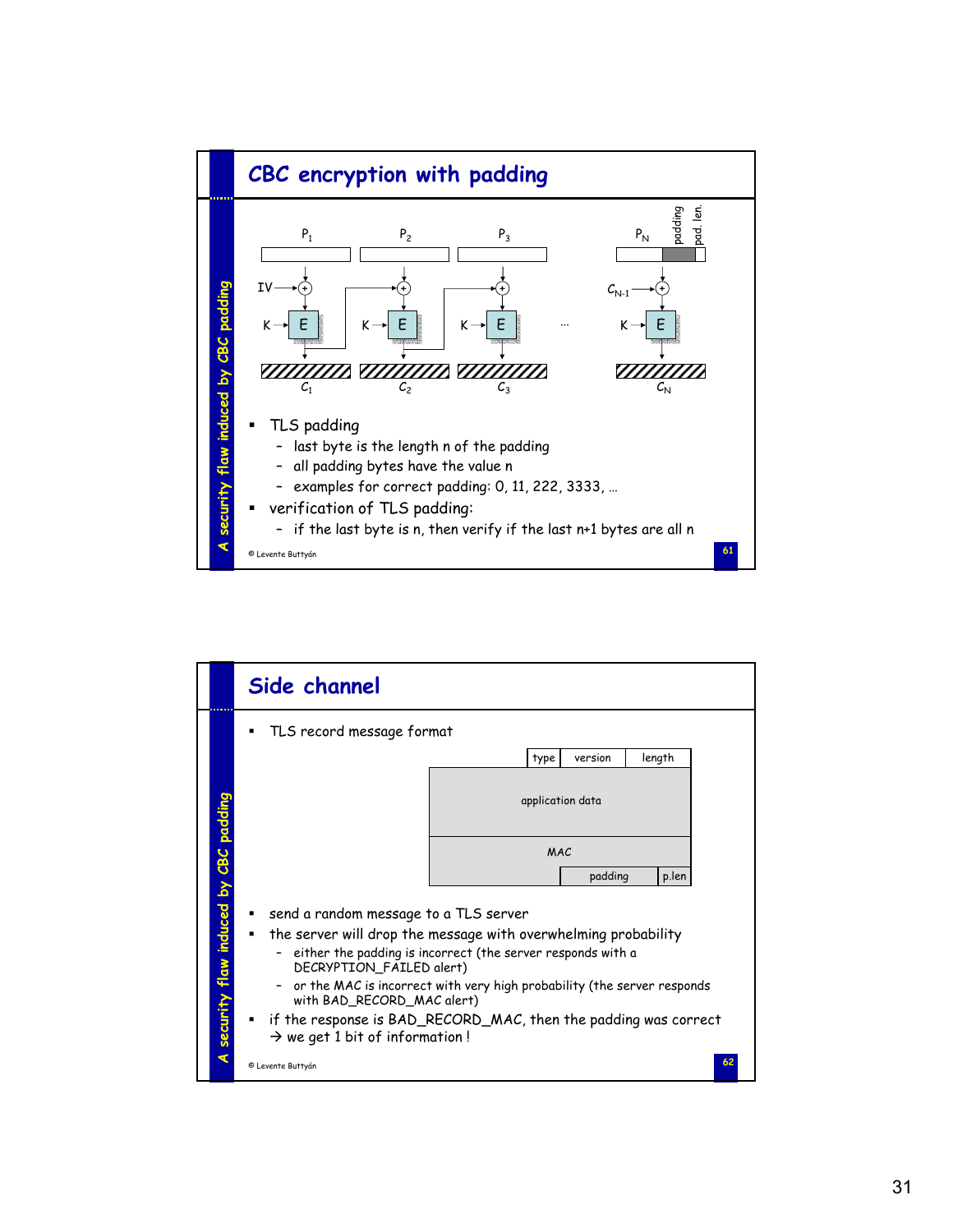

|                                        | Last byte(s) oracle                                                                                                                                                                                                                                                                                                                                                                                                                                                                                                                                                                     |
|----------------------------------------|-----------------------------------------------------------------------------------------------------------------------------------------------------------------------------------------------------------------------------------------------------------------------------------------------------------------------------------------------------------------------------------------------------------------------------------------------------------------------------------------------------------------------------------------------------------------------------------------|
|                                        | assume we get that x+r has a correct padding, but we don't<br>know if it is 0 or 11 or 222 $\ldots$<br>idea:<br>1. let $j = 1$<br>2. change $r_j$ and send $r_1r_2r_8y_1y_2y_8$ to the server again<br>3. if the padding is still correct then the j-th byte was not a padding<br>byte; increment j and go back to step 2<br>4. if the padding becomes incorrect then the j-th byte was the first padding byte; $x_j \oplus r_j   x_{j+1} \oplus r_{j+1}      x_8 \oplus r_8 = (8-j)      (8-j)$ and hence $x_j x_{j+1}  x_8 = r_j \oplus (8-j) r_{j+1} \oplus (8-j)  r_8 \oplus (8-j)$ |
|                                        | $=$ DE AD BE EF DE AD BE EF<br>x.<br>$r = 01234567DDAEBDEC$                                                                                                                                                                                                                                                                                                                                                                                                                                                                                                                             |
| A security flaw induced by CBC padding | $r \oplus x = DF 8E FB 88 03 03 03 03$<br>padding<br>r⊕x<br>J<br>r<br>1<br>00 <sup>1</sup><br>23 45 67 DD AE BD EC<br>DE 8E FB 88 03 03 03<br>O3.<br>OК<br>$2^{1}$<br>00 22 45 67 DD AE BD EC<br>DE 8F FB 88 03 03 03 03<br>OK<br>3<br>00 22 44 67 DD AE BD EC<br>DE 8F FA 88<br>0.3 0.3 0.3 0.3<br>OK<br>00 22 44 66 DD AE BD EC<br>DE 8F FA 89 03 03 03 03<br>$\overline{4}$<br>OK<br>5<br>00 22 44 66 DC AE BD EC<br>DE 8F FA 89 02 03 03 03<br><b>ERROR</b><br>$x_5 x_6 x_7 x_8 = DD003 AE003 BD003 EC003 = DE AD BE EF$                                                            |
|                                        | 64<br>© Levente Buttyán                                                                                                                                                                                                                                                                                                                                                                                                                                                                                                                                                                 |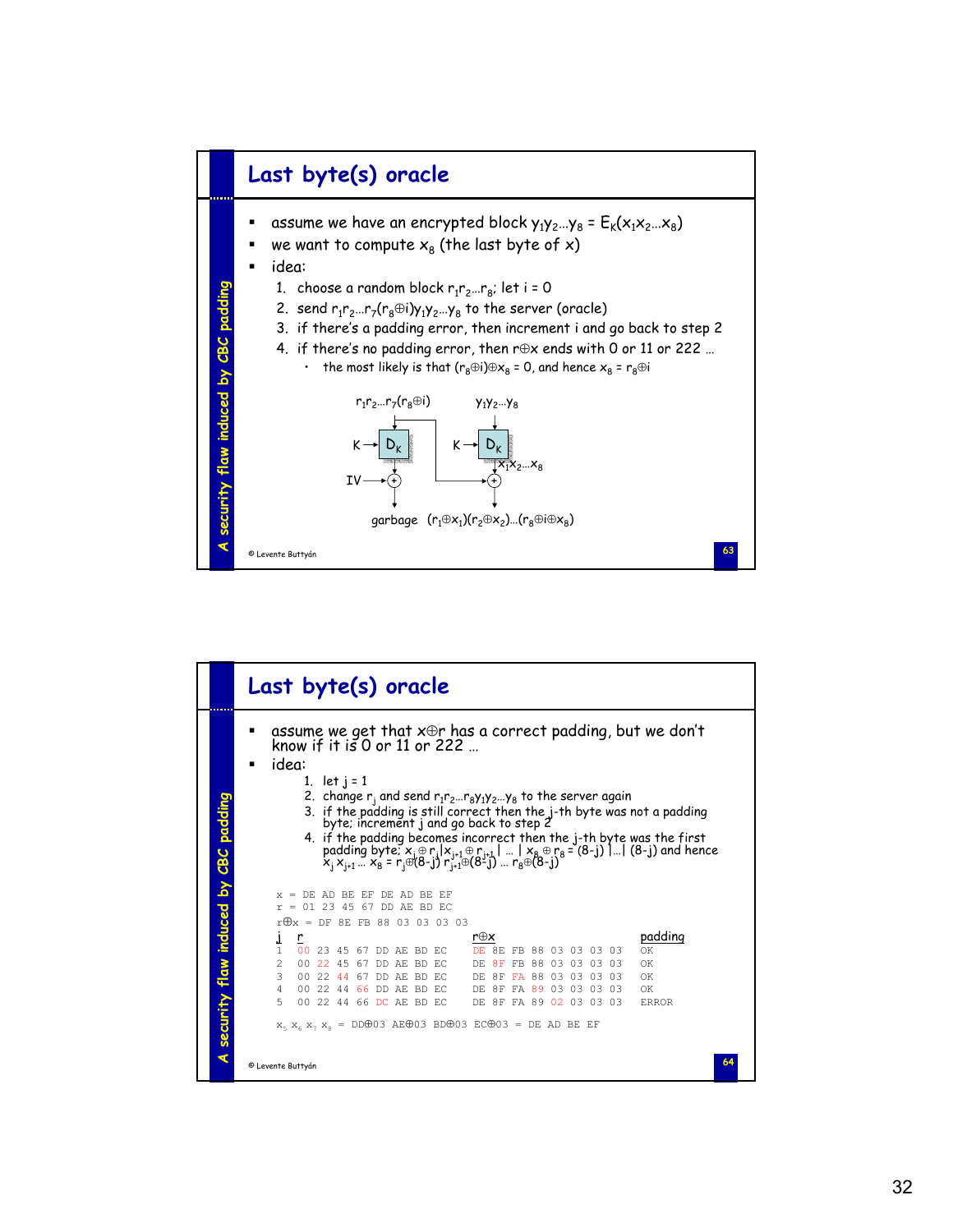

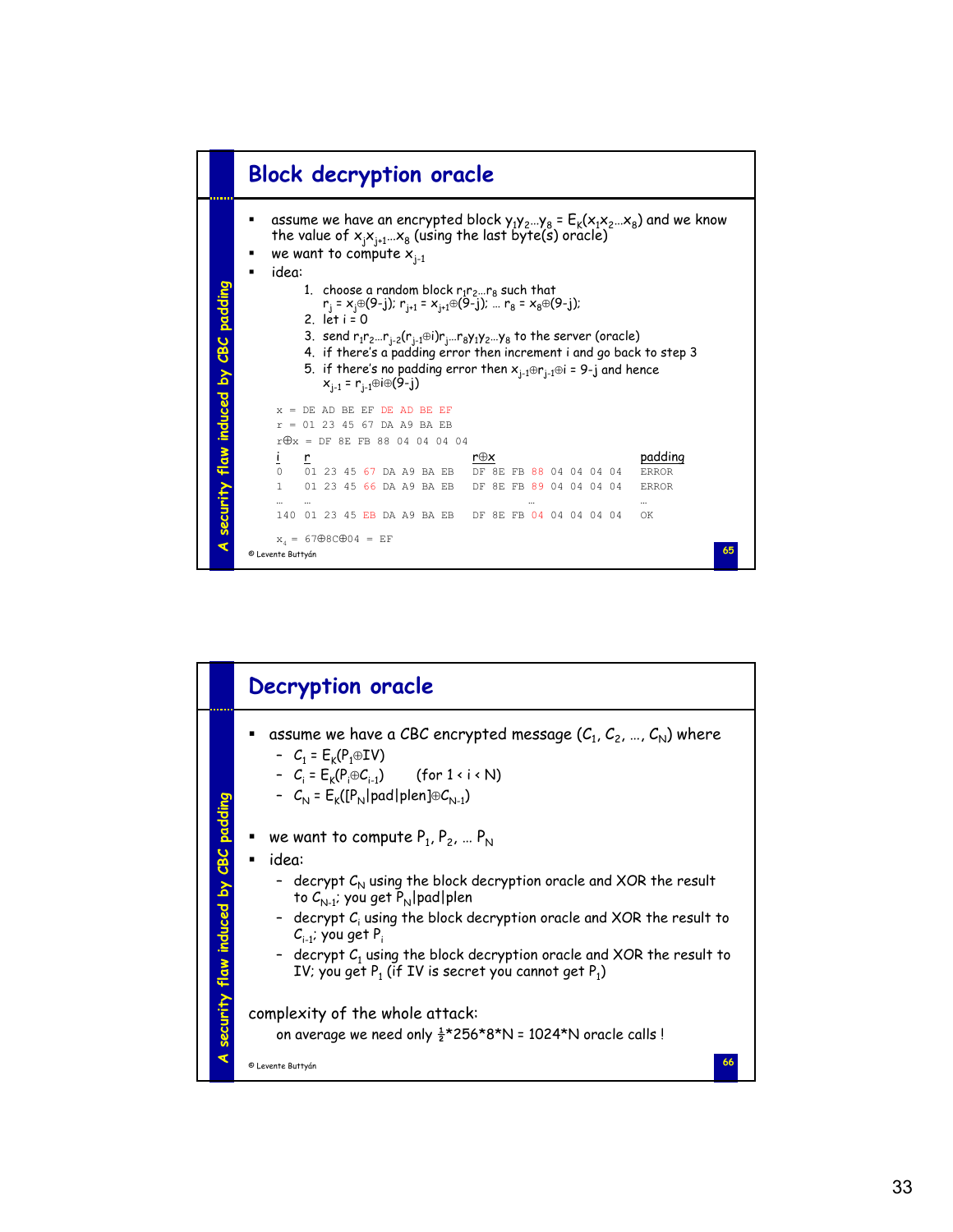

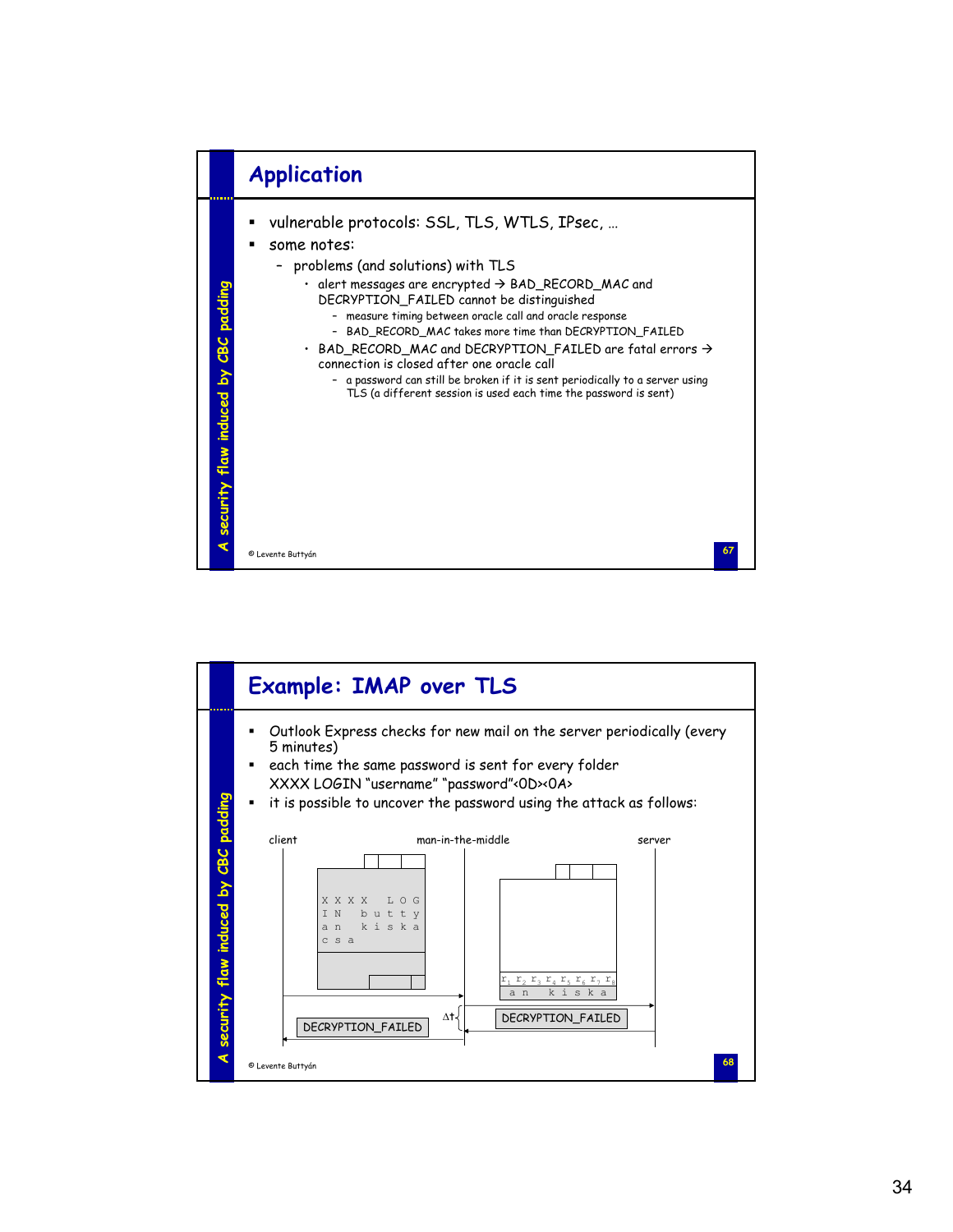

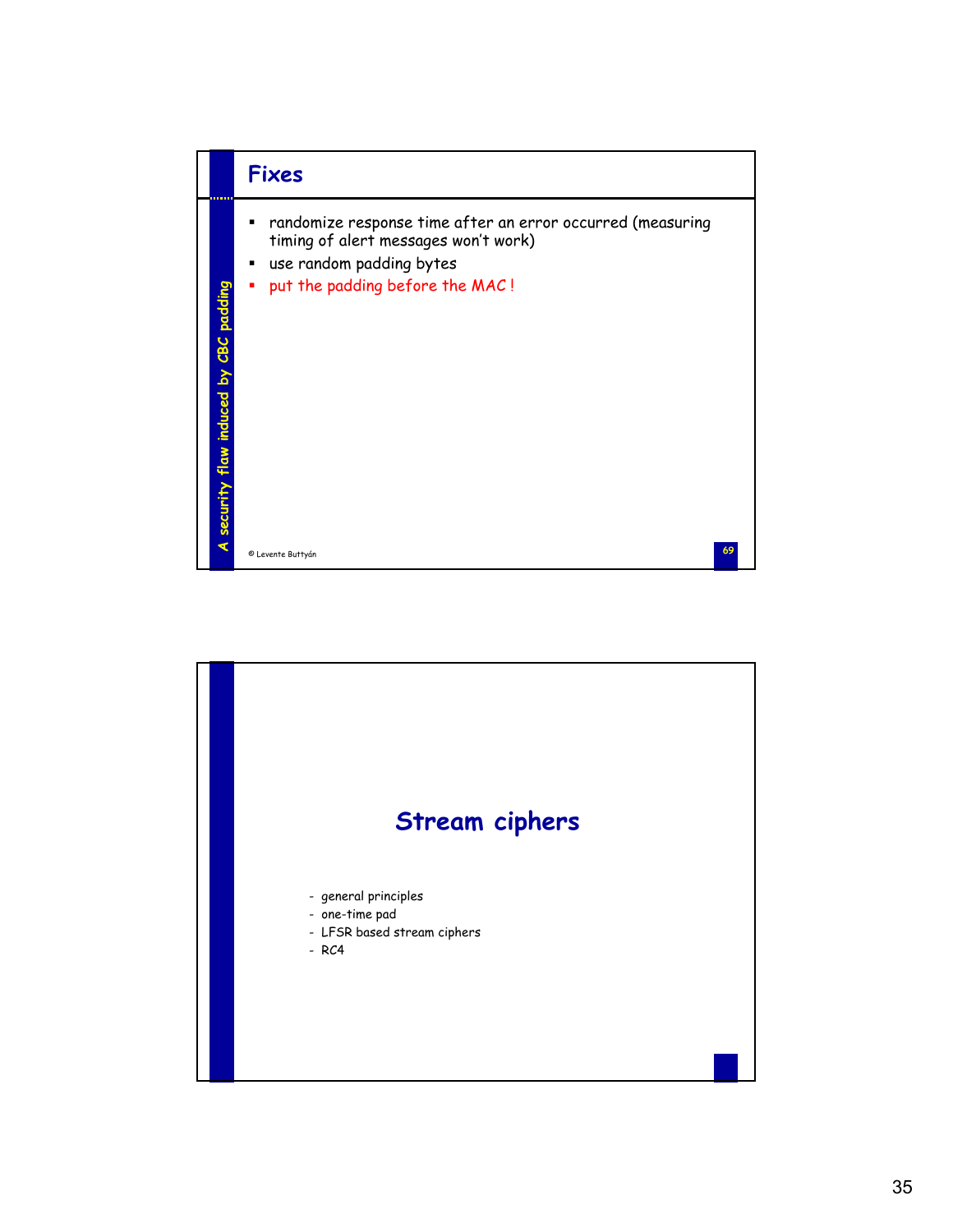

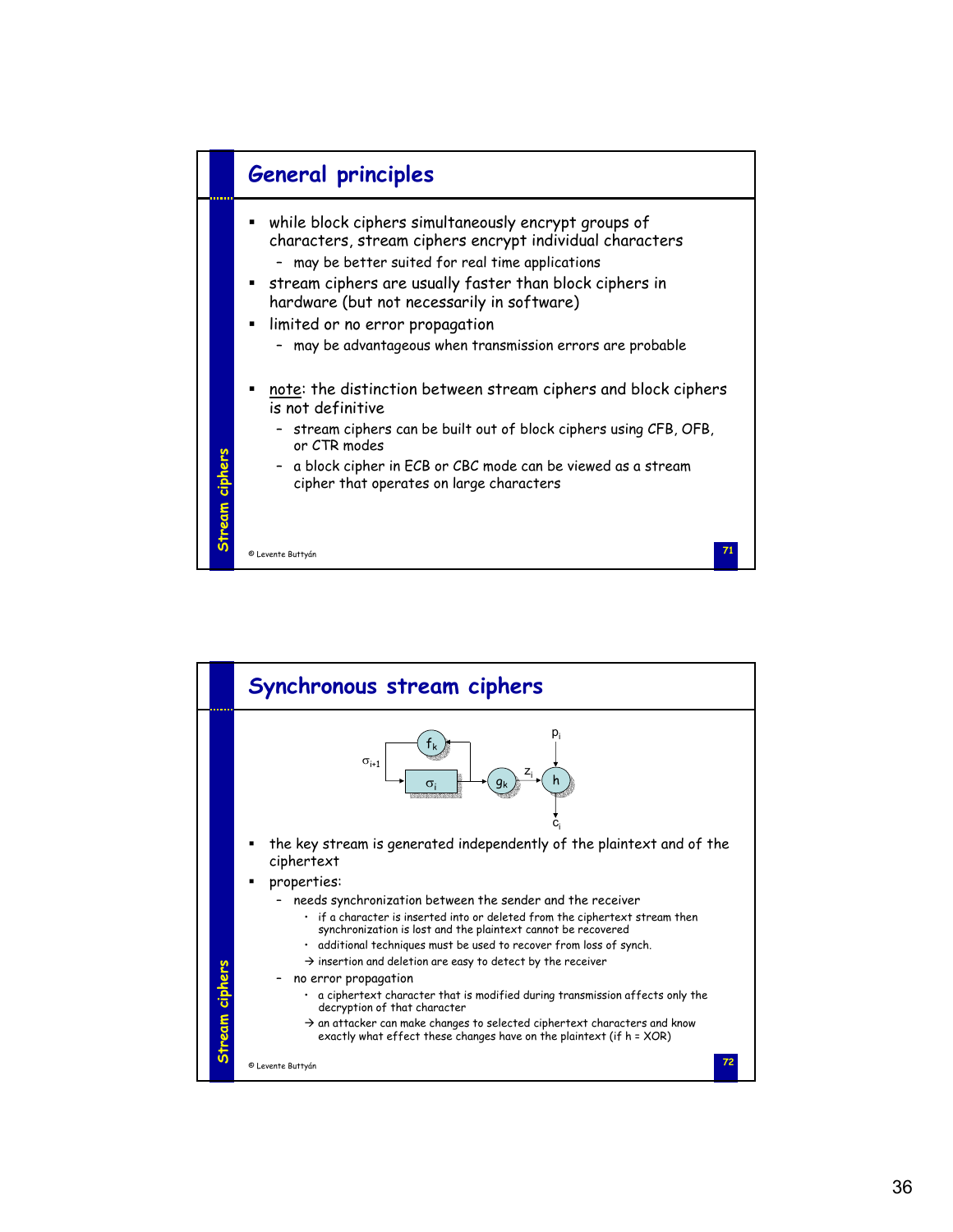

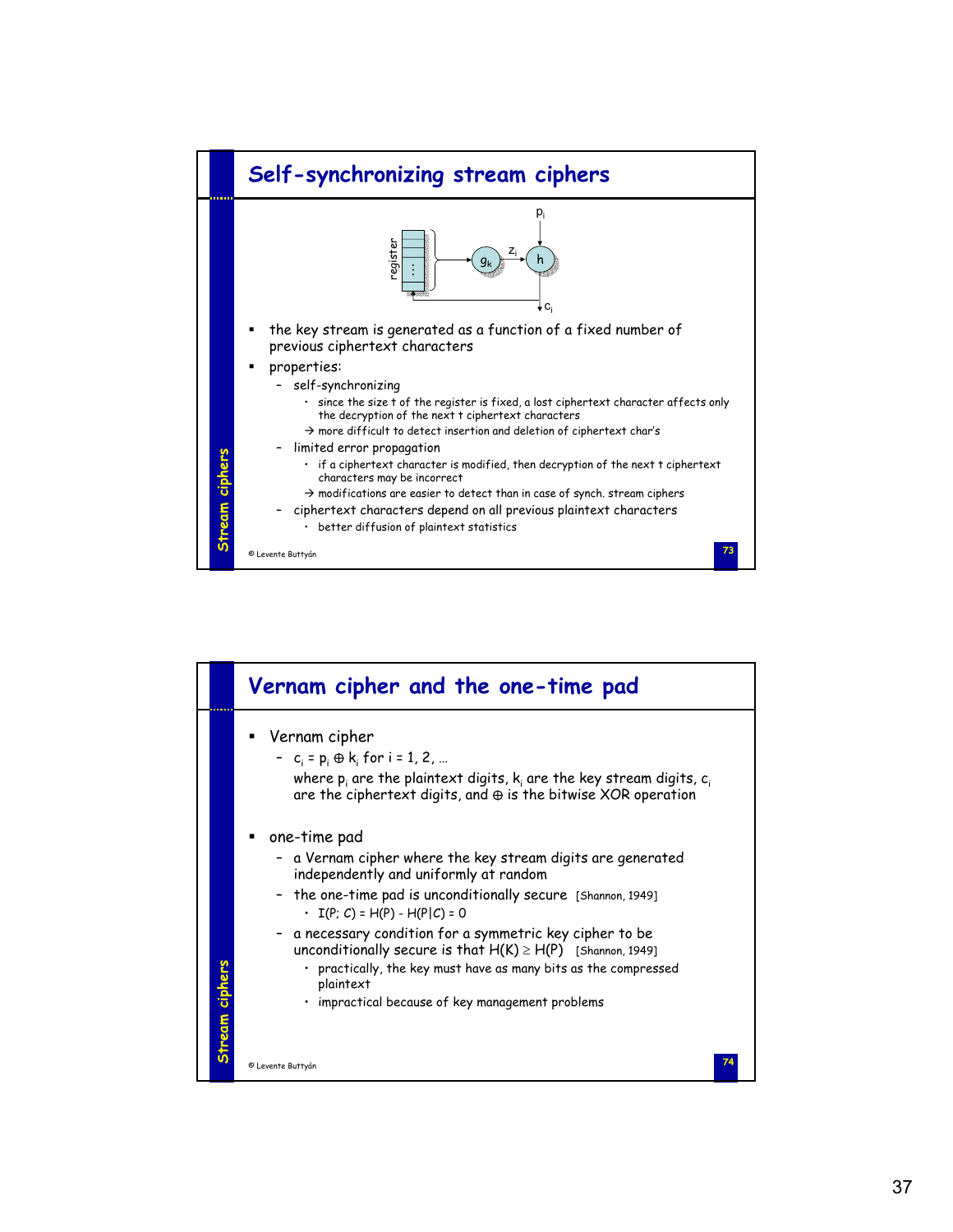

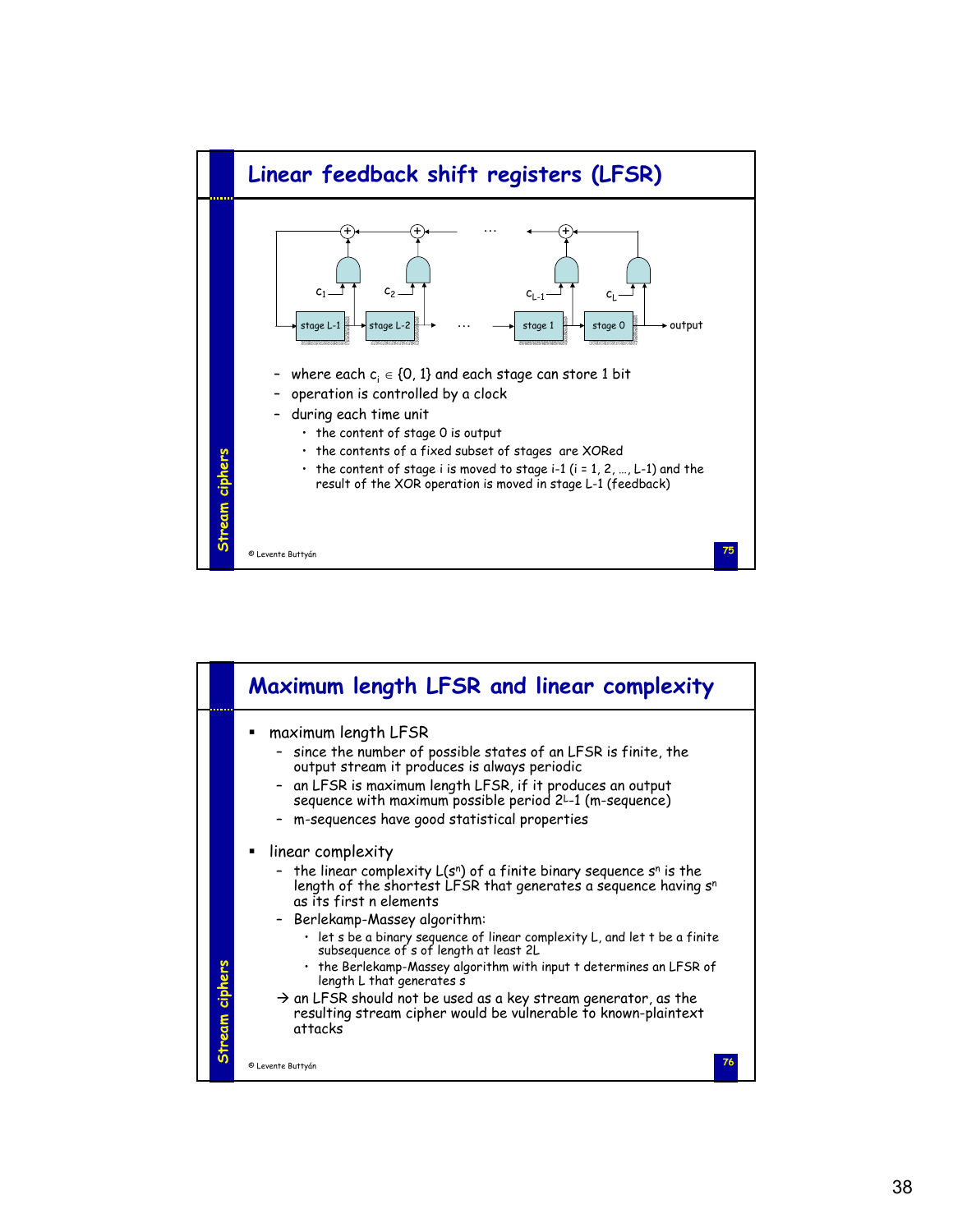